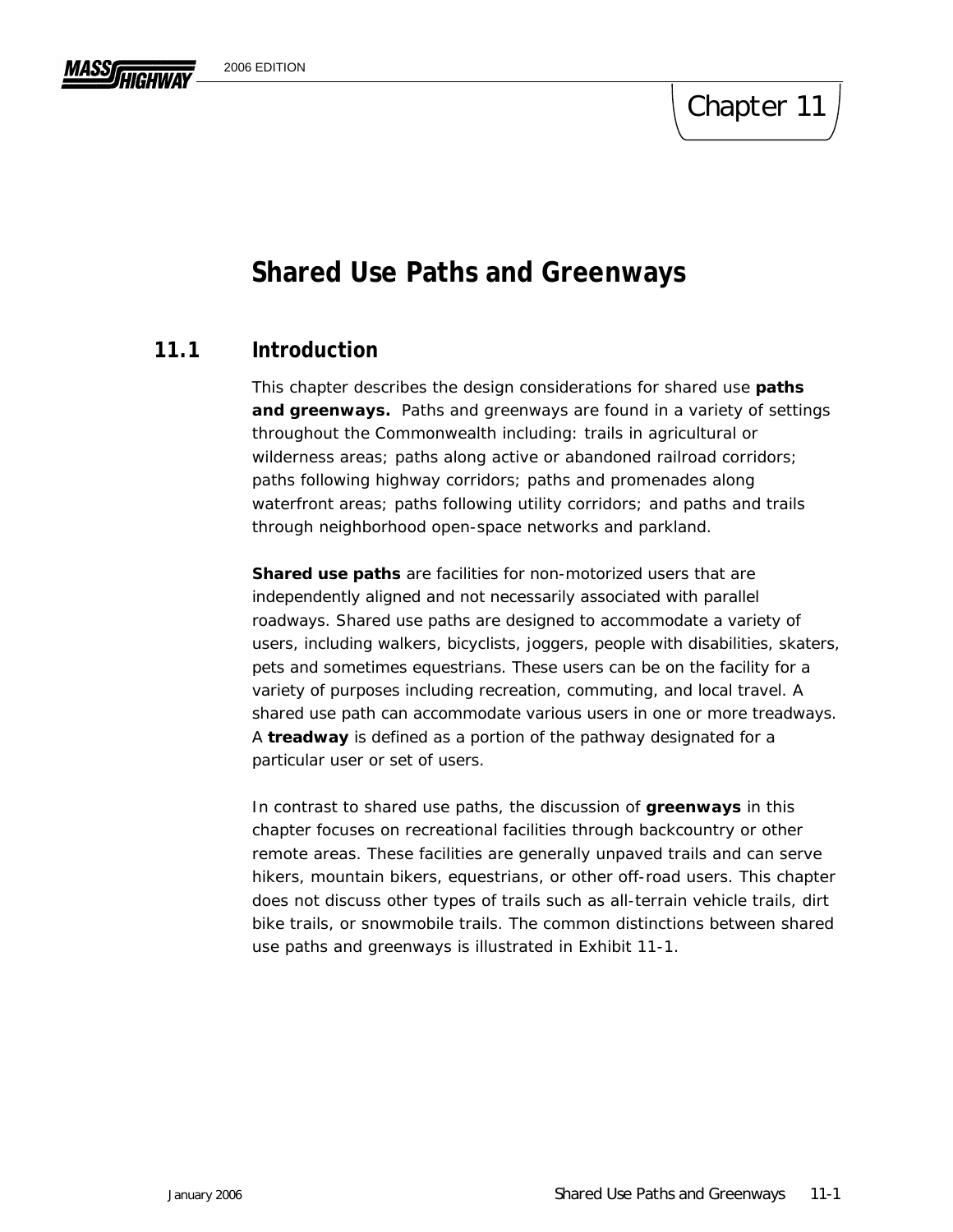

2006 EDITION

## **Exhibit 11-1**

**Distinction between Shared Use Path and Greenway** 





Similarly, this chapter does not discuss the design of sidewalks and on-road bicycle facilities. These design features are integrated into the roadway cross-section and are described in Chapter 5. This chapter provides general guidance on the design of shared use paths and greenways. The designer should refer to AASHTO's 2004 *Guide for the Planning, Design, and Operation of Pedestrian Facilities* and 1999 *Guide for the Development of Bicycle Facilities* for more detailed design guidance for these facilities. The *Manual on Uniform Traffic Control Devices (MUTCD)* 2000 edition also provides information on signing and pavement markings for bicycle facilities.

## **11.1.1 Design Considerations**

In the design of any type of path or trail, care should be taken to design elements that are compatible within the context of the project. Path materials, barrier-types, landscaping, signage, walls and fencing should be properly selected to complement the character of the area in which the path is built.

# **11.2 Path Networks and Greenway Systems**

The diversity of paths and trails provides transportation and recreation designers with a wide variety of facility types to satisfy the needs and wants of users. However, shared use paths and trails are not a substitute for adequate on-street facilities. Shared use paths and trails are a complementary, non-motorized extension to the street network and should not preclude shared use of streets either by regulation or design. Where pedestrian or bicycle use is prohibited or difficult to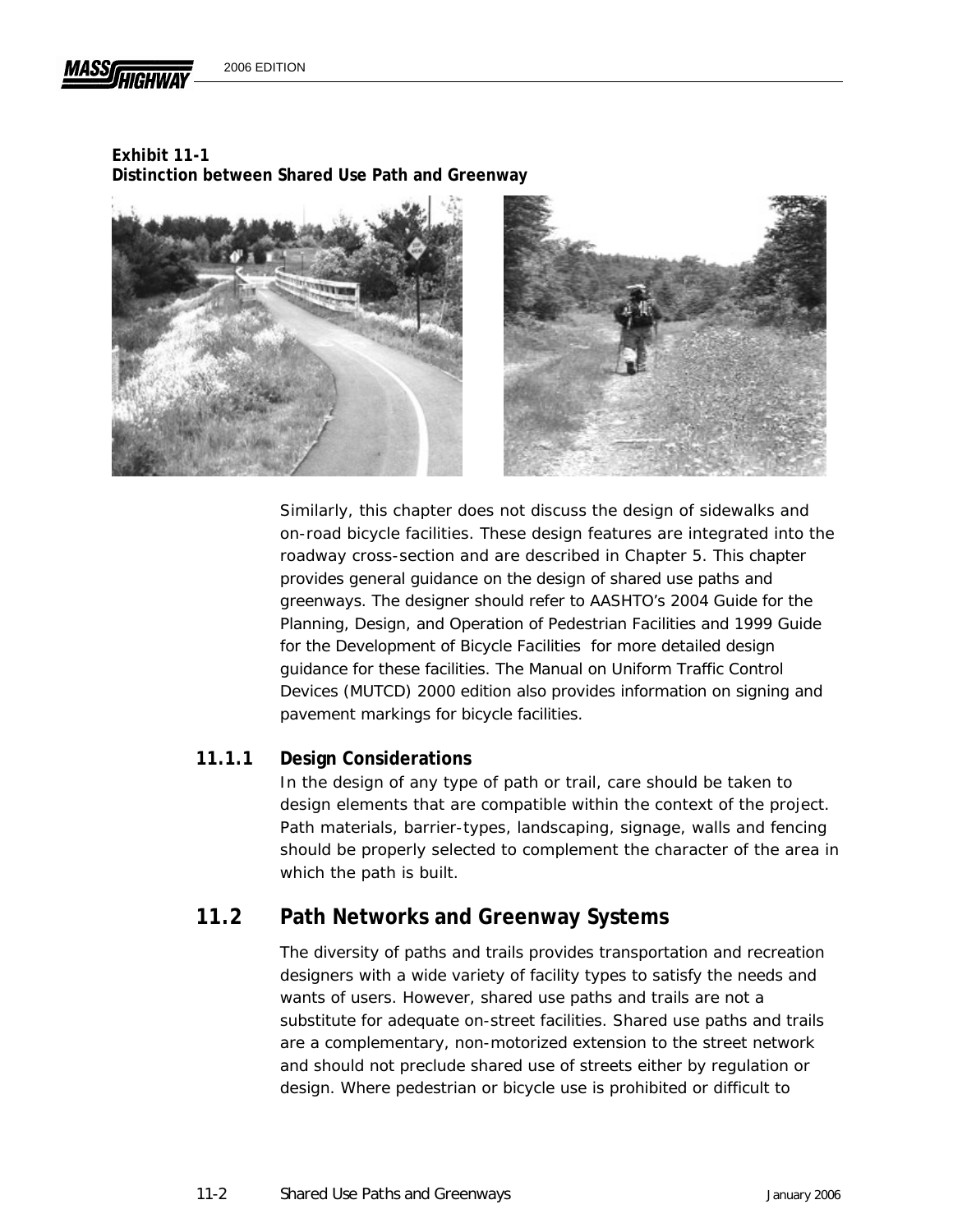**MASSA** 

accommodate on a roadway, alternative access for pedestrians and bicyclists via convenient paths to all linkages and destinations served by the roadway is a possible solution. A well-planned and designed network of shared use paths and trails can achieve the following objectives:

- **Provide shortcuts between generators of pedestrian and bicycle** activity;
- **Provide pedestrian and bicycle access to areas served only by** highways on which pedestrian and bicycle travel is prohibited;
- **Provide pedestrian and bicycle access to areas not well-served by** roads;
- **Provide a training ground or alternative experience for bicyclists** who are not comfortable with on-road cycling; and,
- **Provide an integrated recreation facility that is in itself a** destination for users and a valued community resource.

#### **11.2.1 Path Networks**

Shared use paths can be of any length from short connections between streets to long corridors following features like rivers or railroad corridors. A path network should be integrated with other pedestrian and bicycle facilities and connected to popular destinations including parks, schools, colleges, employment centers, and commercial centers. Connections with the street system should be carefully designed and signed to indicate street names and path destinations. Path networks should also be accessible from parking lots and transit services for those who are using one of these other modes as a component of their trip on the path. Where possible, paths should be integrated with nearby transit stations. A path network should be designed to:

- Achieve a context-sensitive facility that fits the environment through which it passes and achieves a high level of aesthetics;
- Include uniform design elements to present a consistent, safe facility for the user;
- **Provide separation from motor vehicle traffic;**
- **Provide convenient access points and connections matching the** origins and destinations of path users;
- $\blacksquare$  Provide a high level of safety and security;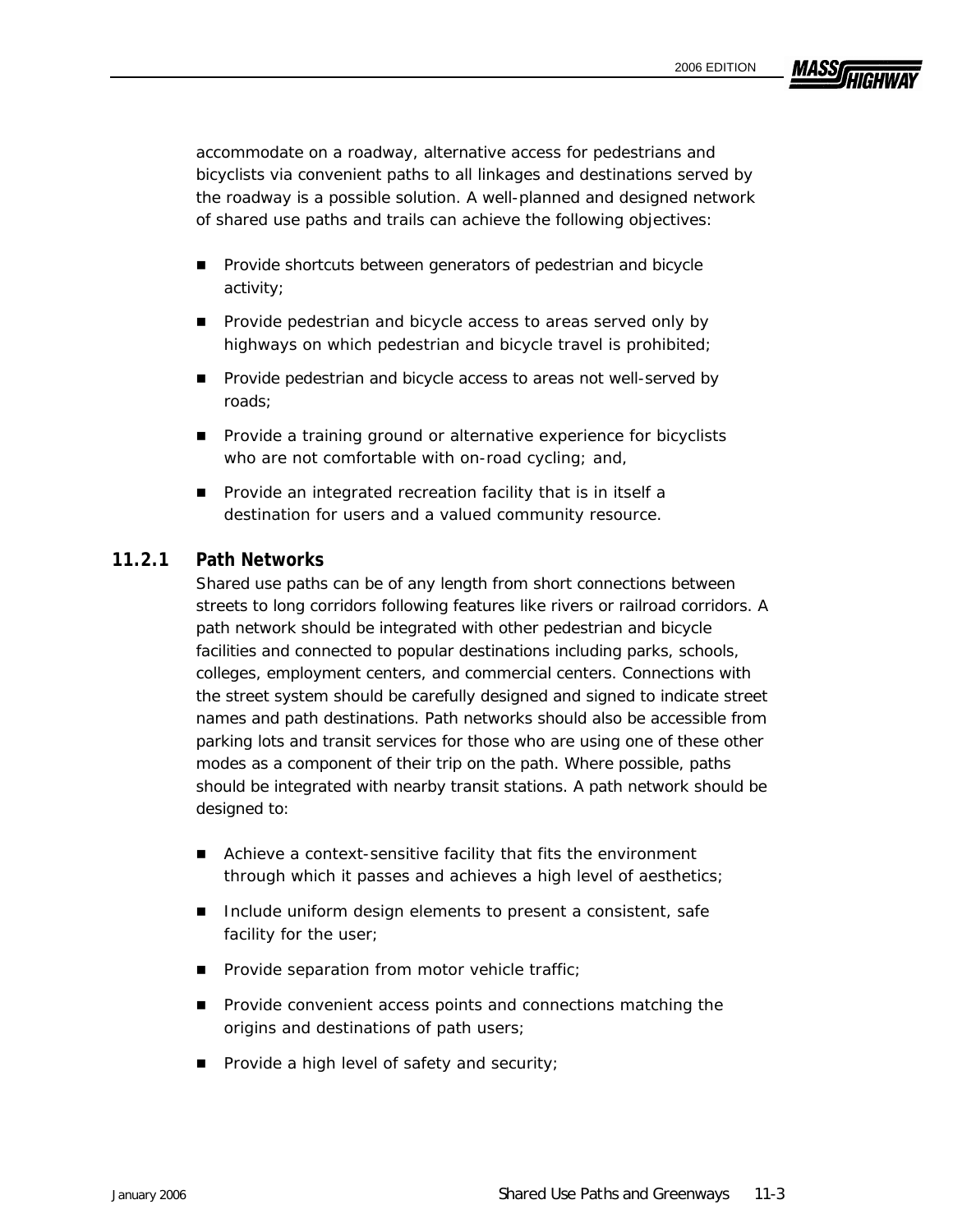- **Minimize the number of street and driveway crossings to the extent** possible; and,
- **Provide safe crossings of streets and driveways where they are** needed.

## **11.2.2 Greenway Systems**

Greenway systems are usually less developed than shared use paths. In most cases, a greenway or trail system is associated with a particular resource area, such as a park or forest. Nonetheless, opportunities for connection to the pedestrian and bicycle facilities on surrounding roads and access to parking lots or transit stops are important considerations in the development of a greenway or recreational trail system.

# **11.3 Accessibility of Shared Use Paths and Greenways**

Shared use paths and trails provide important transportation options and outdoor recreational opportunities. Shared use paths should be designed to meet the needs of the widest possible range of users, including people with disabilities. In this light, most pathways that serve as transportation facilities for pedestrians and bicyclists must meet accessibility requirements. The accessibility of a shared use path depends not only on the design of the path itself, but also on the design of associated facilities, including:

- Parking areas,
- Path entrances,
- Path destinations, and
- Resting and other wayside facilities.

All designs must comply with 521 CMR, *The Rules and Regulations of the Massachusetts Architectural Access Board,* which has jurisdiction over:

 Walkways: *An interior or exterior pathway with a prepared surface intended for pedestrian use, including but not limited to general pedestrian areas such as plazas, courts and crosswalks. Walkways include but are not limited to all walks, sidewalks, overpasses, bridges, tunnels, underpasses, plazas, courts and other pedestrian pathways,* …(521 CMR 22.1).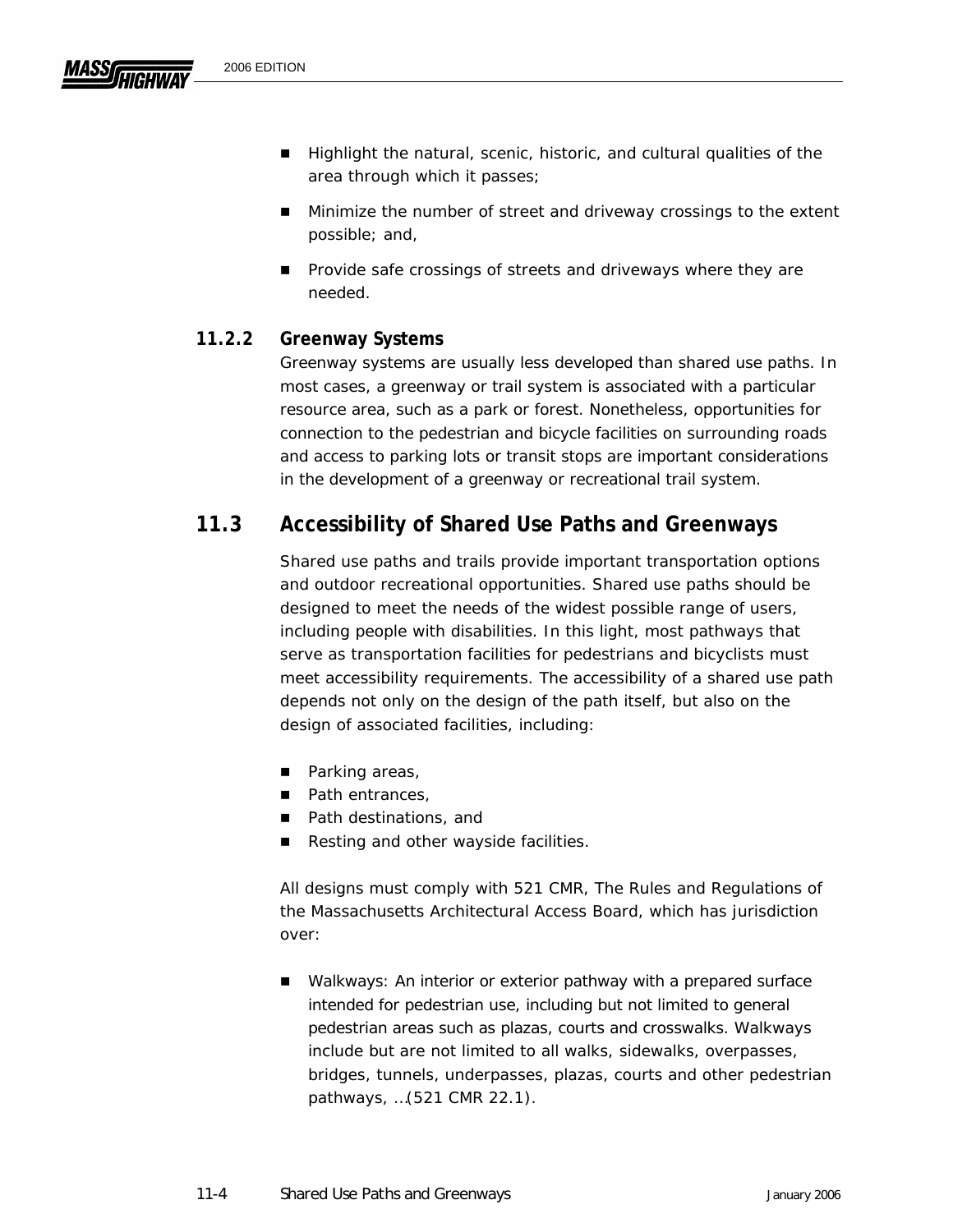**MASSA** 

The requirements of 521 CMR include specification for width, grade, level changes, surface, drainage, gradings, and intersections.

A significant issue that designers face is that walkways outside a public right of way must conform with the slope limitation requirements for walkways (maximum 5%) and ramps (maximum 8.33%, with level landings every 30 feet and continuous handrails). In addition, the pathway material must be 'firm, stable, and slip resistant." These requirements may be difficult to meet in some settings. FHWA's *Designing Sidewalks and Trails for Access, Part II: Best Practice Design Guide* provides design details and alternative treatments for making paths accessible to all users. Where 521 CMR cannot be met, designers should recommend a variance request in consultation with MassHighway as well as the local disability commission(s) and the regional independent living center. The Massachusetts Architectural Access Board is authorized by law to grant variances when full compliance is "*impracticable," i.e. is*…*technologically unfeasible, or… would result in excessive and unreasonable costs without any substantial benefit to persons with disabilities.* (521 CMR 5.44).

## **11.4 Shared Use Path Design**

A shared use path is physically separated from motorized vehicle traffic by open space or a barrier. Shared use paths are typically developed on a continuous right-of-way and experience minimal cross flow by motor vehicles. Users of these facilities may include bicyclists, inline skaters, roller skaters, wheelchair users (both non-motorized and motorized), and pedestrians, among others. It is important to identify the intended users of a path early in the design process to the extent possible, to provide appropriate accommodation and address potential conflicts.

A mix of users on a shared use path is not always a desirable situation because the potential for conflicts is high. For example, commuting bicyclists are slowed by users on recreational strolls. The safety and enjoyment of a path can decline when conflicts among users occur. For these reasons, the designer should avoid creating situations in which sidewalks are used as shared use paths. Conflicts between users stem from many sources including:

- **Personal expectations;**
- Overcrowding;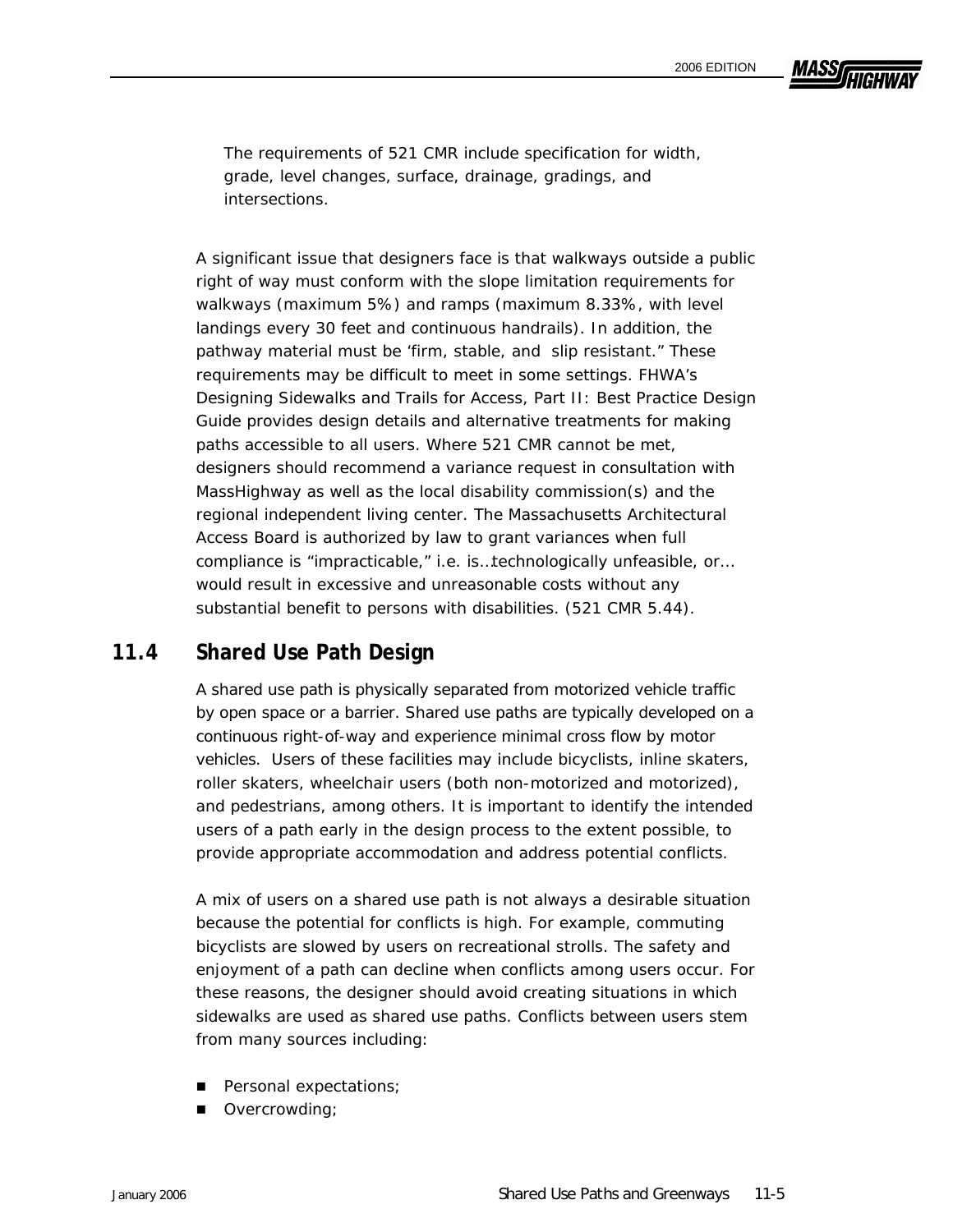- Various levels of ability and experience; and
- Differences in speed.

The most effective way to address these potential conflicts is to accommodate different types of users through design, coupled with user courtesy and education. When paths are intended to be shared by a number of different users, their design should ensure that adequate visibility and sight-distance are provided. Design treatments to improve paths so that they are safer for everyone include:

- Horizontal and vertical alignment to ensure clear lines of sight for pedestrians and bicyclists, especially around horizontal curves;
- Shoulders at least 2-feet wide to provide stopping and resting areas off the path, allow for snow storage, help to prevent root damage, and to allow passing and widening at curves;
- Avoidance of view obstructions such as signs, poles, benches, landscaping, etc., at the edge of the trail;
- Use of a bicycle design speed suitable to the path setting and providing guidance for appropriate speeds; and
- Signing and marking, such as a centerline stripe or keep right signs, as described in the *Manual on Uniform Traffic Control Devices*.

Major design elements of a shared use path are discussed in the following sections.

## **11.4.1 Path Width, Side Clearance and Vertical Clearance**

MassHighway and FHWA require that bike paths designed or constructed with state or federal funds follow the design standards of AASHTO. There are, however, situations where flexibility in design may be needed such as where there are environmental and/or geographic constraints. But the guidelines set forth in AASHTO and summarized below should be used as a starting point for the design, with the individual conditions of the project examined to determine any potential need for deviations from these standards. Public input should also be considered as the design is developed.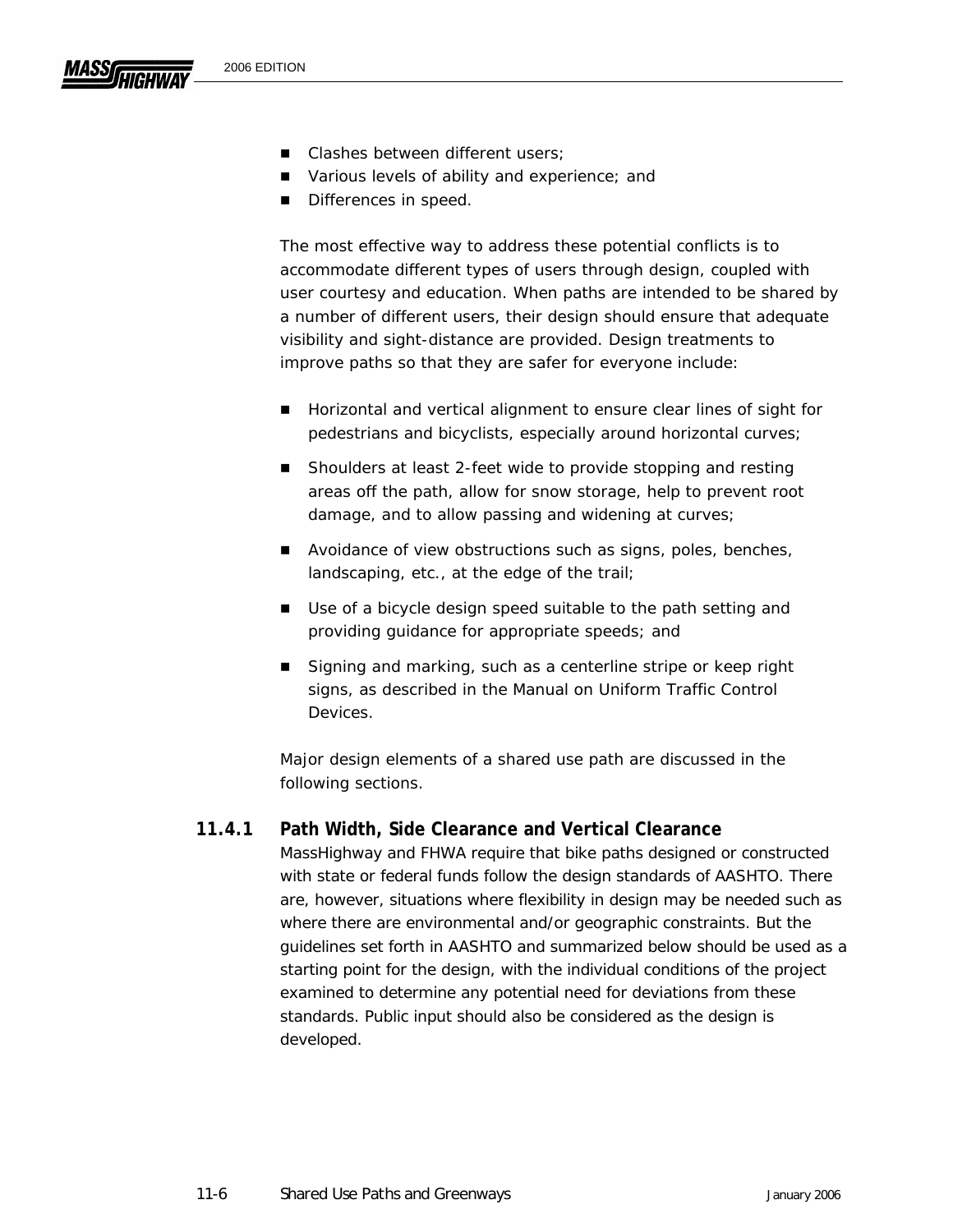# MASSI

#### **11.4.1.1 Path Width**

Shared use paths are most commonly designed for two-way travel. In most cases, the users are accommodated in a single treadway, although multiple treadways with separation are possible as described below. As illustrated in Exhibit 11-2, under most conditions, the minimum width for a two-directional shared use path is 10 feet. Under most conditions it is desirable to increase the width of a shared use path to 12 feet, or even 14 feet to accommodate substantial use by bicycles, joggers, skaters, and pedestrians, and to provide access for maintenance vehicles. In certain instances, a reduced width of 8 feet may be acceptable where there are severe environmental, historical, and/or structural constraints.

#### **11.4.1.2 Shoulders and Side Clearance**

A minimum 2-foot wide graded shoulder should be maintained adjacent to both sides of the path. The graded area can be either paved or unpaved. Non paved surfaces could be constructed using grass, stone dust, or other stabilized materials. A minimum 3-foot clearance should be maintained from the edge of the path to signs, trees, poles, walls, fences, guardrails, or other obstructions. Where the path is adjacent to canals, ditches, or slopes steeper than 1 vertical :3 horizontal (1:3), a wider separation should be considered. A 5-foot separation from the edge of the path to the top of slope is desirable under these circumstances. Where a slope of 1:2 or greater exists within 5 feet of a path and the fill is greater than 10 feet, a physical barrier such as dense shrubbery, railing, or chain link fence should be provided along the top of slope. Other situations may also dictate the need for a physical barrier, such as the height of the embankment or an unsafe condition at the bottom of slope.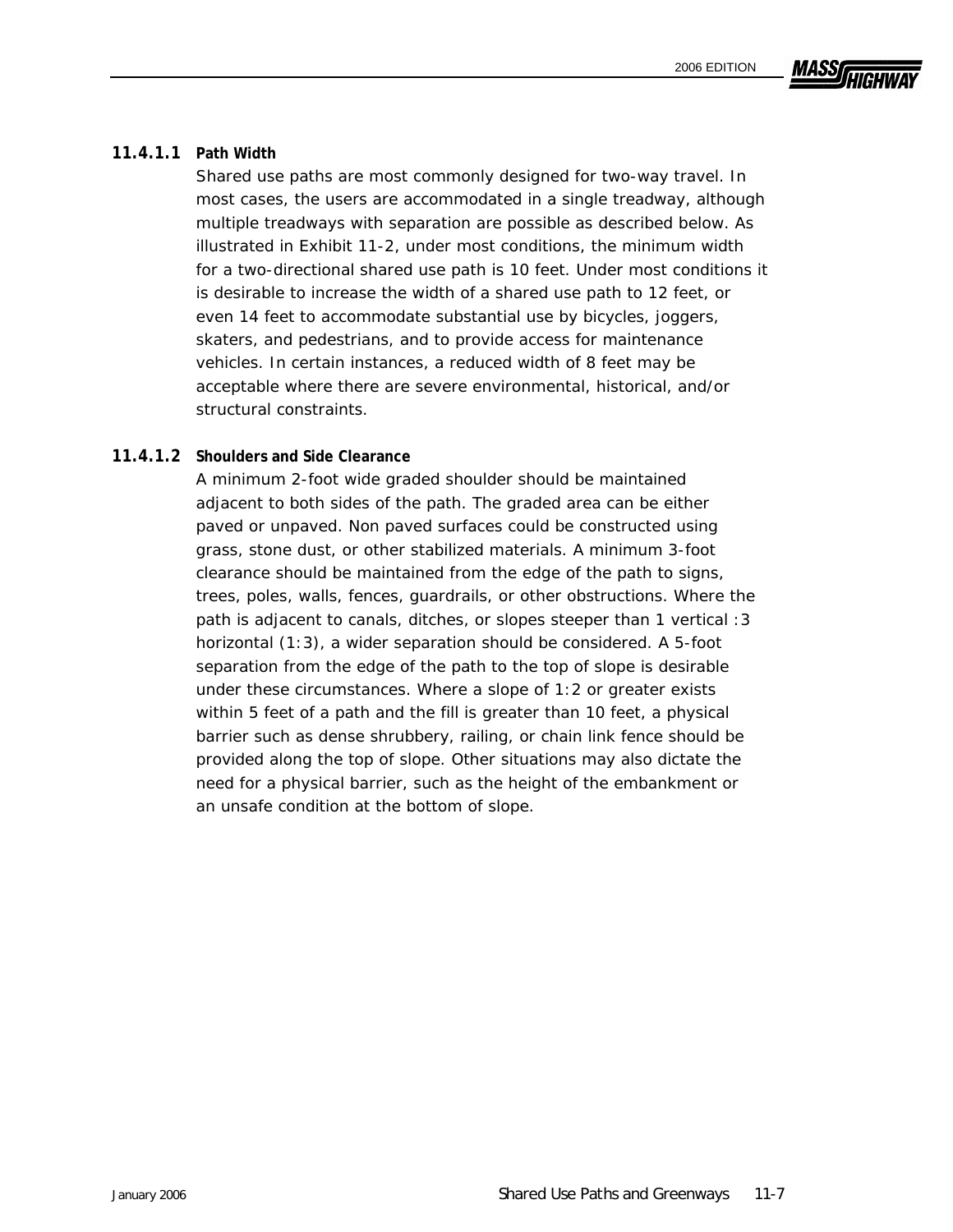

Source: Adapted from the VTrans Pedestrian and Bicycle Facility Planning and Design Manual

#### *Separation Between Shared Use Paths and Roadways*

Shared use paths are not a substitute for street improvements, even if there is sufficient space to locate the path adjacent to the roadway. Some operational problems with paths adjacent to roads are:

- Bicyclists will be riding against the normal flow of traffic, contrary to the rules of the road. When a path ends, bicyclists riding against traffic may continue riding on the wrong side of the street.
- At intersections, motorists entering or crossing the roadway often do not notice bicyclists approaching from the right, as they are not expecting any traffic from that direction.
- Barriers used to separate motor vehicle traffic from path users can obstruct sight lines along both facilities and can reduce access to and across the path.
- Snow plowed from the adjacent roadway can obstruct the path.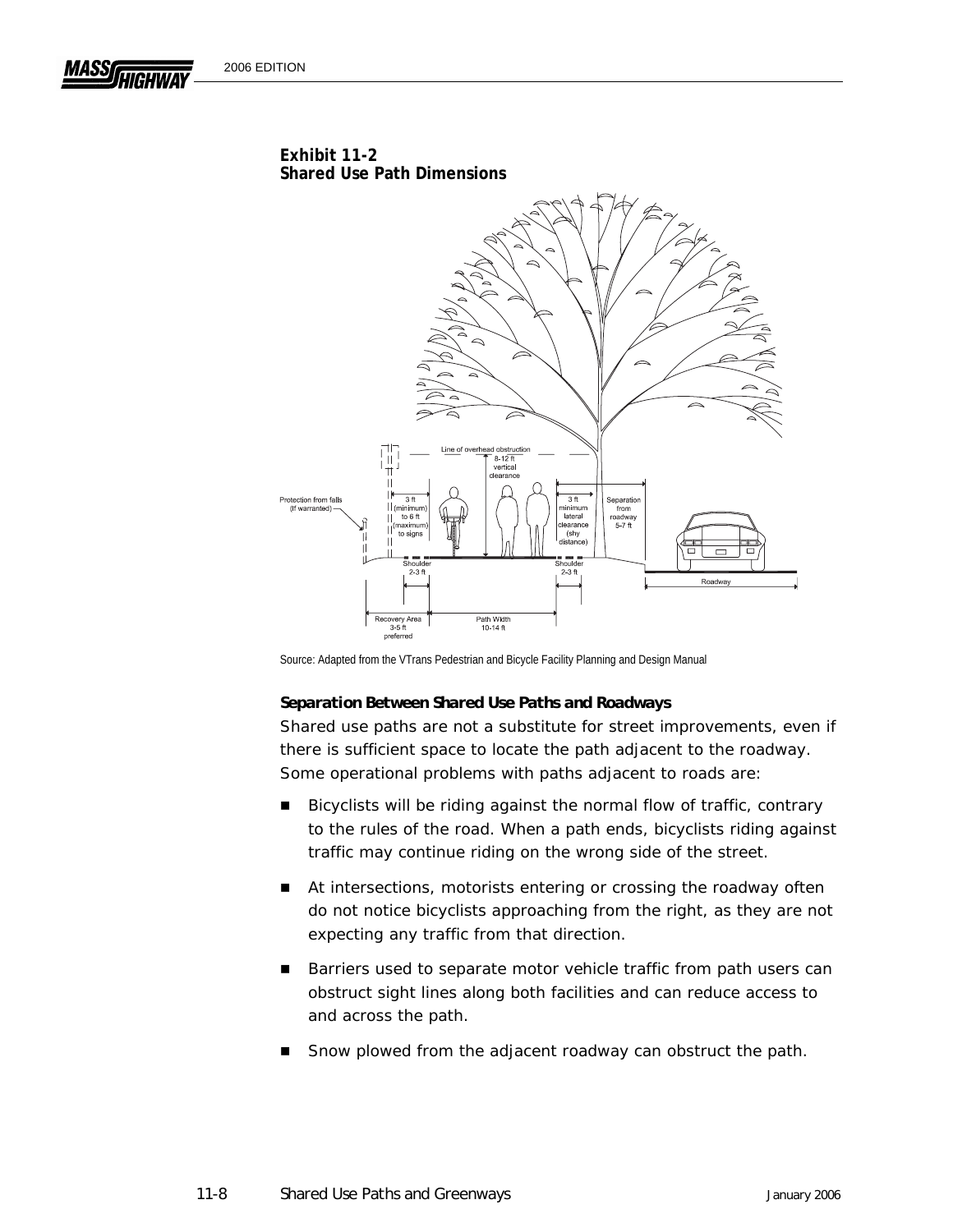**MASSA** 

When two-way shared use paths are located adjacent to a roadway, wide separation between a shared use path and the adjacent highway is desirable. This demonstrates to both the bicyclist and the motorist that the path functions as an independent facility for bicyclists and others. This separation area also acts as a "recovery zone" for path users. A 7-foot separation between the edge of the shoulder and the shared use path is recommended with the minimum being 5 feet. When this is not possible, a suitable physical barrier (considered to be one that does not obstruct sight lines, as identified in Section 11.4.3) is recommended. Such barriers serve both to prevent path users from making unwanted movements between the path and the highway shoulder and to reinforce the concept that the path is an independent facility.

Future signs, mailboxes, and other side obstructions should be considered when designing separation between the shared use path and roadway. Care should also be taken in providing adequate clearance along and between the path and adjacent parcels for future expansion and necessary buffers to adjacent land uses.

#### **11.4.1.3 Vertical Clearance**

The vertical clearance to obstructions should be a minimum of 8 feet, which meets the requirements of 521 CMR and ADAAG. In some instances, vertical clearance may need to be greater to permit passage of maintenance and emergency vehicles. In underpasses and tunnels, 10 feet is desirable for adequate vertical shy distance (the vertical clearance at which a bicyclist would feel comfortably separated from an obstruction) and passage by maintenance vehicles. Where equestrian users are expected, clearance of at least 12-feet should be provided. See Section 11.4.10.2 for a discussion of vertical clearances for underpasses.

#### **11.4.2 One-Way Paths/Multiple Treadways**

If a one-way shared use path is necessary to make a key connection, the minimum width should be 6 feet. A one-way path would rarely be designed and only in a special situation, such as to circumvent mature trees or connect to parallel paths. It should be recognized that one-way paths often will be used as two-way facilities unless effective measures are taken to assure one-way operation. Without such enforcement, it should be assumed that shared use paths would be used as two-way facilities by both pedestrians and bicyclists and designed accordingly.

In some cases it may be desirable to provide multiple treadways as part of a shared use path to separate user types to reduce potential conflicts,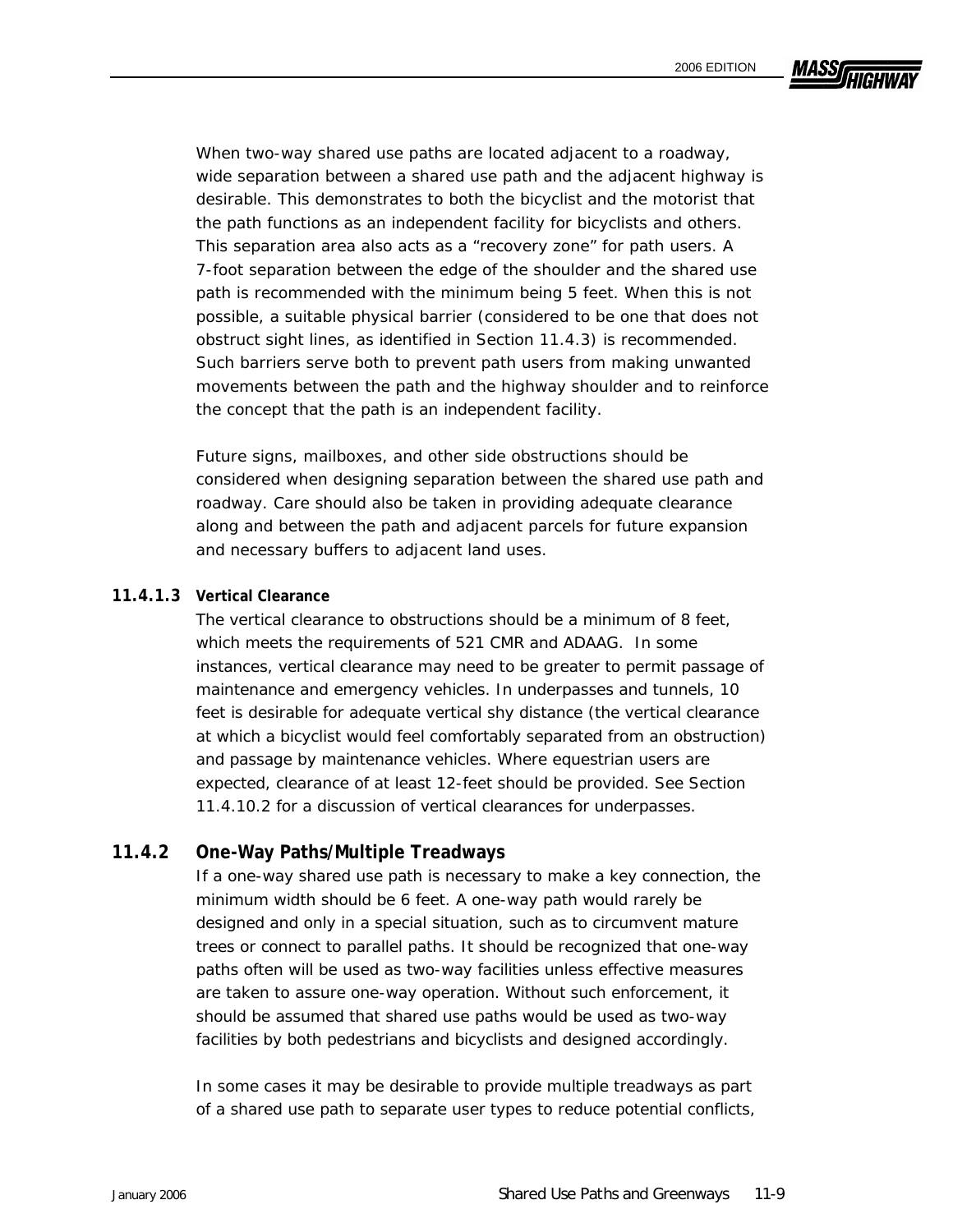as illustrated in Exhibit 11-3. Multiple treadways can be a successful design approach for heavily used corridors. In most applications of multiple treadways, a sidewalk or path suitable for pedestrians is provided separately from a path for bicyclists. Generally, the minimum width for the sidewalk is 5 feet and the minimum width for the bikeway is 10 feet.

Wider treadways are possible, and sometimes desirable, for both uses.

## **Exhibit 11-3 Cross-Section of Shared Use Path with Multiple Treadways**



Source: Adapted from the VTrans Pedestrian and Bicycle Facility Planning and Design Manual

The designer should take measures to ensure, however, that the purpose of each is clear to the users. This approach is also suitable where equestrian users are expected.

## **11.4.3 Barrier Height and Placement**

The placement of physical barriers adjacent to a shared use path serves many purposes including safety and security, protection from falls, screening for adjacent land uses and separation of paths from other transportation facilities. The design of barriers is dependent upon their intended function, safety, proximity to the path, and aesthetics. The designer should determine the need to provide protection along a shared use path on a case-by-case basis after evaluating the following factors:

- **If adequate recovery area is provided, then the need for a barrier** is lessened.
- The greater the height of the drop-off, the greater the need for protection. A protective barrier may be required when a vertical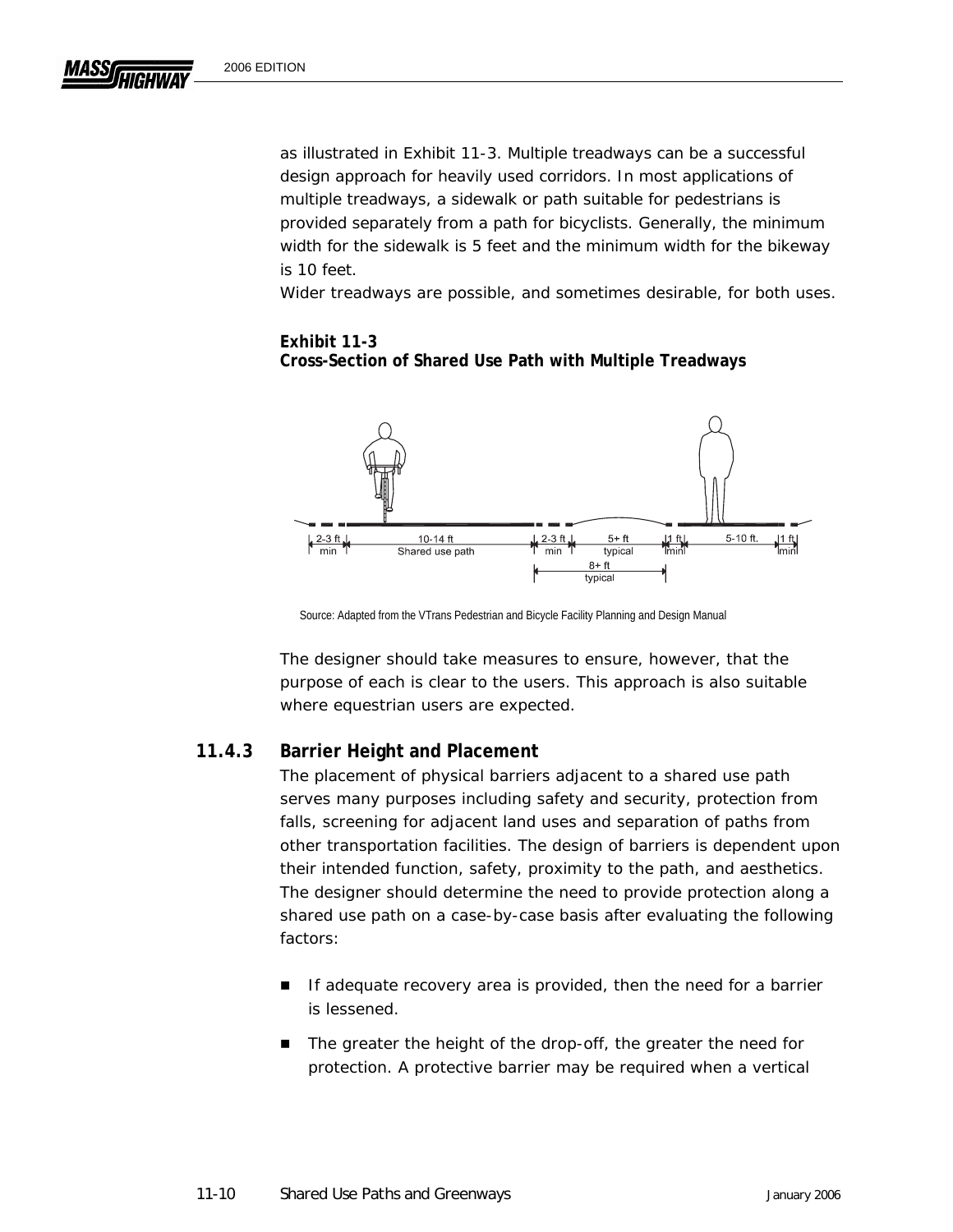**MASSA** 

drop from the path surface to the base of the slope is greater than 4 feet.

- 521 CMR requires *ramps and landings with drop-offs shall have edge curbs, walls, railings, or projecting surfaces that prevent people from slipping off the ramp. Edge curbs shall be a minimum of two inches high.*
- $\blacksquare$  Where the side slopes are greater than 1:3, the need for a barrier is increased, unless the slope material is forgiving, or a recovery area is provided.
- If the material used on the side slope is grass, shrubbery, or another non-abrasive material, then the need for a barrier is lessened. If the material is likely to result in increased injury severity then the need for a barrier is increased.

Where used, the *AASHTO Guide for the Development of Bicycle Facilities* recommends that the barrier should be a minimum of 3.5 feet high to prevent bicyclists from toppling over it. A barrier between a shared use path and adjacent highway should not impair sight distance at intersections and should be designed to not be a hazard to motorists or bicyclists. A variety of barrier types are possible including:

- Fences a variety of types.
- Walls retaining walls.
- Vegetation cushioning vegetation (such as shrubs, pine trees, etc.) capable of stopping a fall, spaced at most 6 feet on-center within 10 feet of the grade drop. This barrier type will require maintenance to ensure that the vegetation does not eventually encroach on the path.
- Guardrail/Concrete Barrier placement of a rail on the top may be necessary to reach the required height. These barriers should meet the requirements of NCHRP Report 350 if separating a path from a roadway.

Rub-rails to prevent snagging of handlebars are recommended at a height of approximately 3-feet from grade, as illustrated in Exhibit 11- 4. Other types of fencing with rub rails might be more architecturally appropriate, including split or round rail fencing. Additionally, the barrier systems should be smooth and free of protruding objects such as bolts. One method for reducing these hazards is to countersink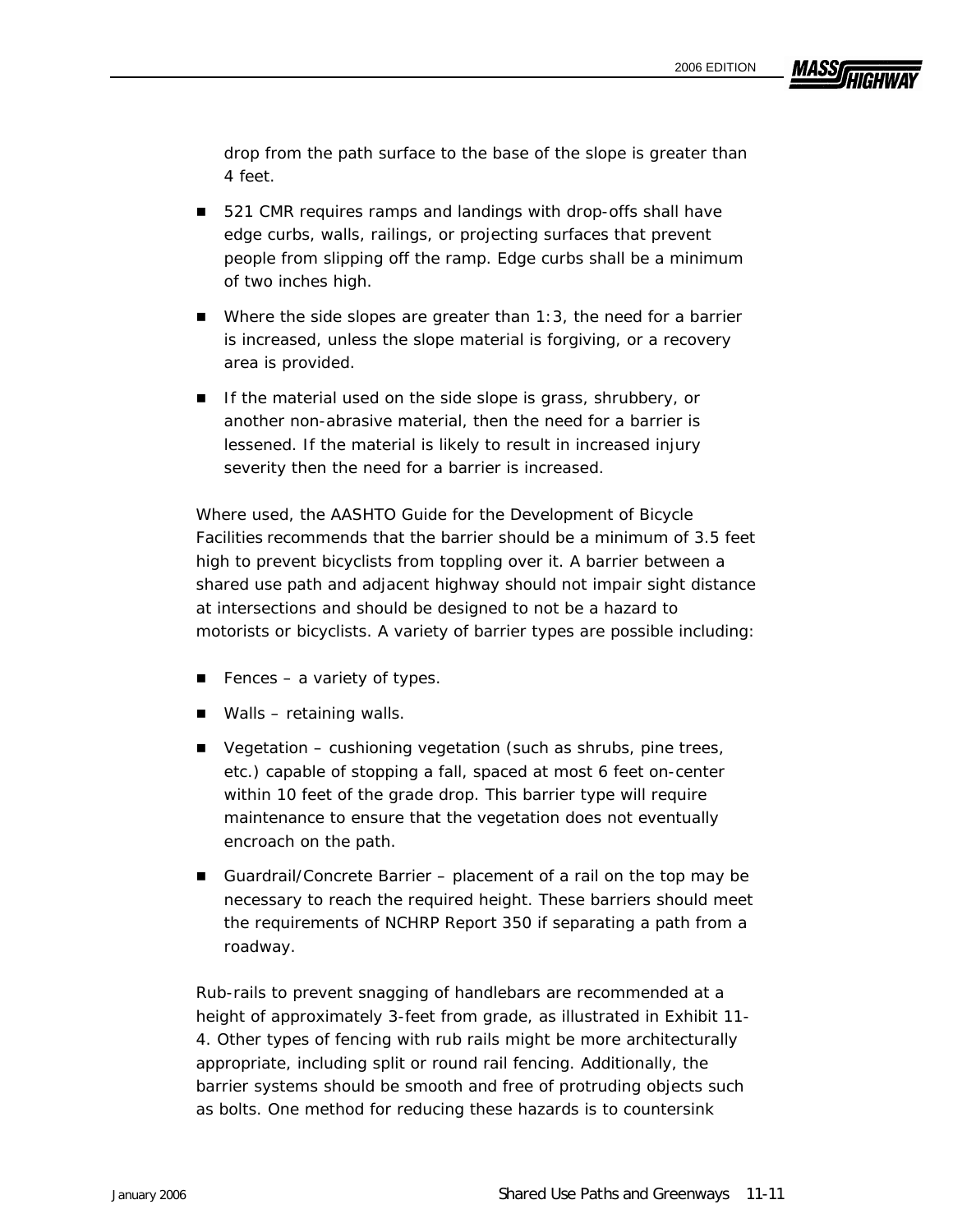washers and nuts into support posts, or mount a wood rail along the back side of the barrier. It is also important to flare the ends of the barrier where possible so the blunt ends do not pose a hazard. Another common mistake is to end the barrier too abruptly once past the hazard area. Consideration should be given to the possibility of a cyclist going off the path and behind the barrier toward the hazard.





Source: Adapted from VTrans Pedestrian and Bicycle Facility Planning and Design Manual

## **11.4.4 Design Speed**

Shared use paths should be designed for a selected speed that is at least as high as the preferred speed of the faster bicyclists. In general, a minimum 20 mph design speed should be used. When a downgrade exceeds 4 percent or where strong prevailing tailwinds exist, a design speed of 30 mph or more is advisable. Lower design speeds, in the range of 10 to 15 mph, are appropriate for shared use paths through parks or other settings where the interactions between bicyclists and other users are frequent and unpredictable.

## **11.4.5 Cross-Slopes and Superelevation**

Shared use pathways must meet the requirements of 521 CMR, *The Rules and Regulations of the Massachusetts Architectural Access Board*  and the *Americans with Disabilities Act Guidelines* (ADAAG). Both of these standards require that cross slopes on pedestrian pathways and sidewalks not exceed 2 percent to avoid the dangers that greater cross slopes can create for people using wheelchairs, walkers, canes, etc. Thus, for most shared use paths, the maximum superelevation rate will be 2% in the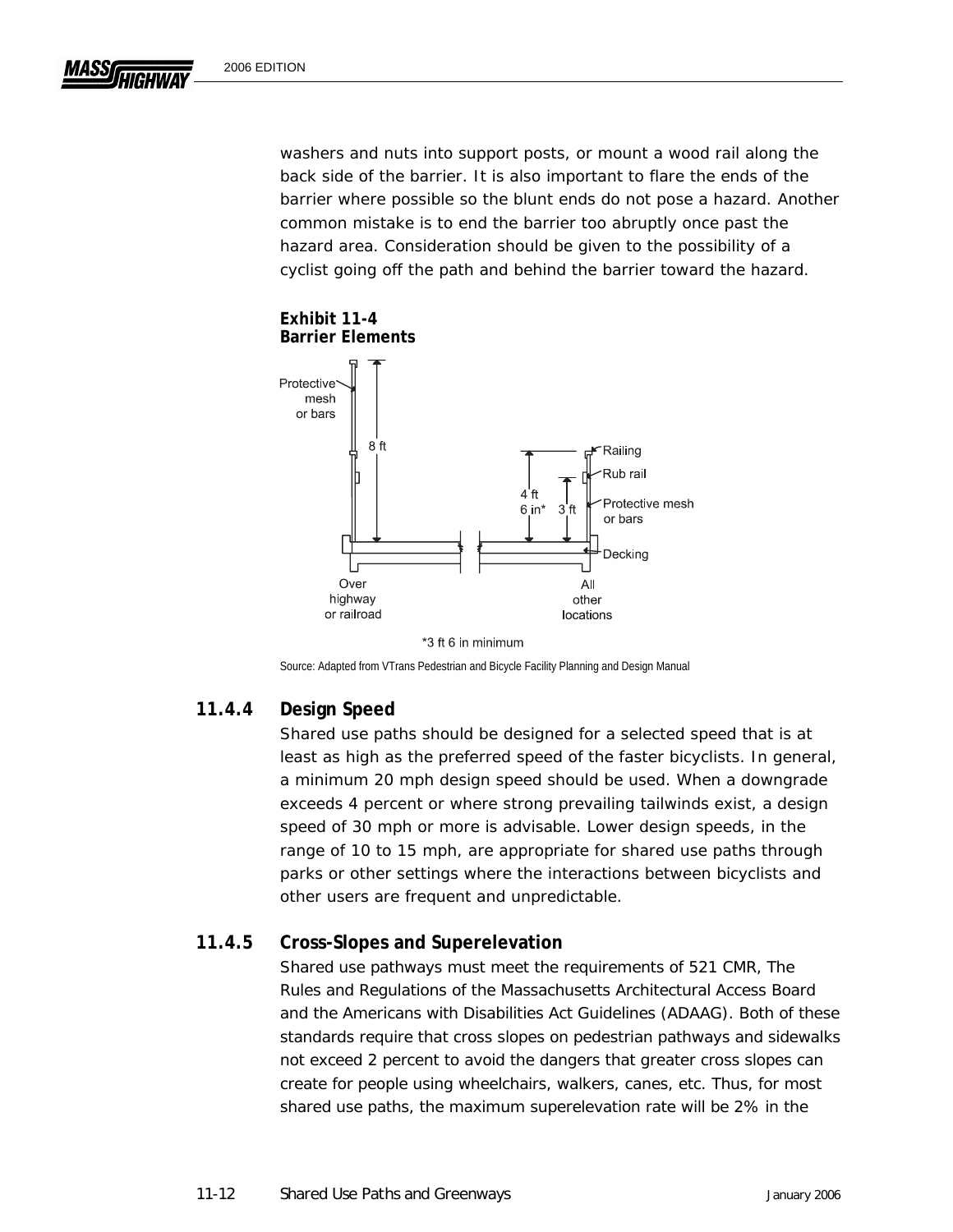MASSI

built condition (1.5% in design). When transitioning a 2% superelevation, a minimum 25-foot transition distance should be provided between the end and beginning of consecutive and reversing horizontal curves.

#### **11.4.6 Horizontal Curvature**

The curvature of a path is dependent upon the design speed, lean angle and cross-slope of the path. Exhibit 11-5 summarizes the resulting curve radii for a range of design speeds using a 15-degree lean angle.

| Design Speed (mph) | Minimum Radius (feet) |
|--------------------|-----------------------|
| 12                 | 36                    |
| 15                 | 56                    |
| 20                 | 100                   |
| 25                 | 156                   |
| 30                 | 225                   |

#### **Exhibit 11-5 Minimum Curve Radii**

Source: Guide for the Development of Bicycle Facilities, AASHTO, 1999.

It should be noted that 521 CMR does not allow curved ramps.

#### **11.4.7 Sight Distance**

To provide bicyclists with an opportunity to see and react to the unexpected, a shared use path should be designed with adequate stopping sight distances. Minimum stopping sight distance for various design speeds, vertical and horizontal curves, and grades need to be considered to ensure safe breaking distance on a shared use path. The 1999 *AASHTO Guide for the Development of Bicycle Facilities* provides methodologies, tables and graphs of stopping sight distance for various combinations of grade and design speed. Similar tables are provided for calculating the minimum length of crest curves to provide adequate stopping sight distance. This information is presented in Exhibit 11-6.

Bicyclists frequently ride side-by-side on shared use paths, and on narrow paths bicyclists have a tendency to ride near the middle of the path. For these reasons, and because of the higher potential for headon bicycle crashes, lateral clearances on horizontal curves should be calculated based on the sum of the stopping sight distances for bicyclists traveling in opposite directions around the curve.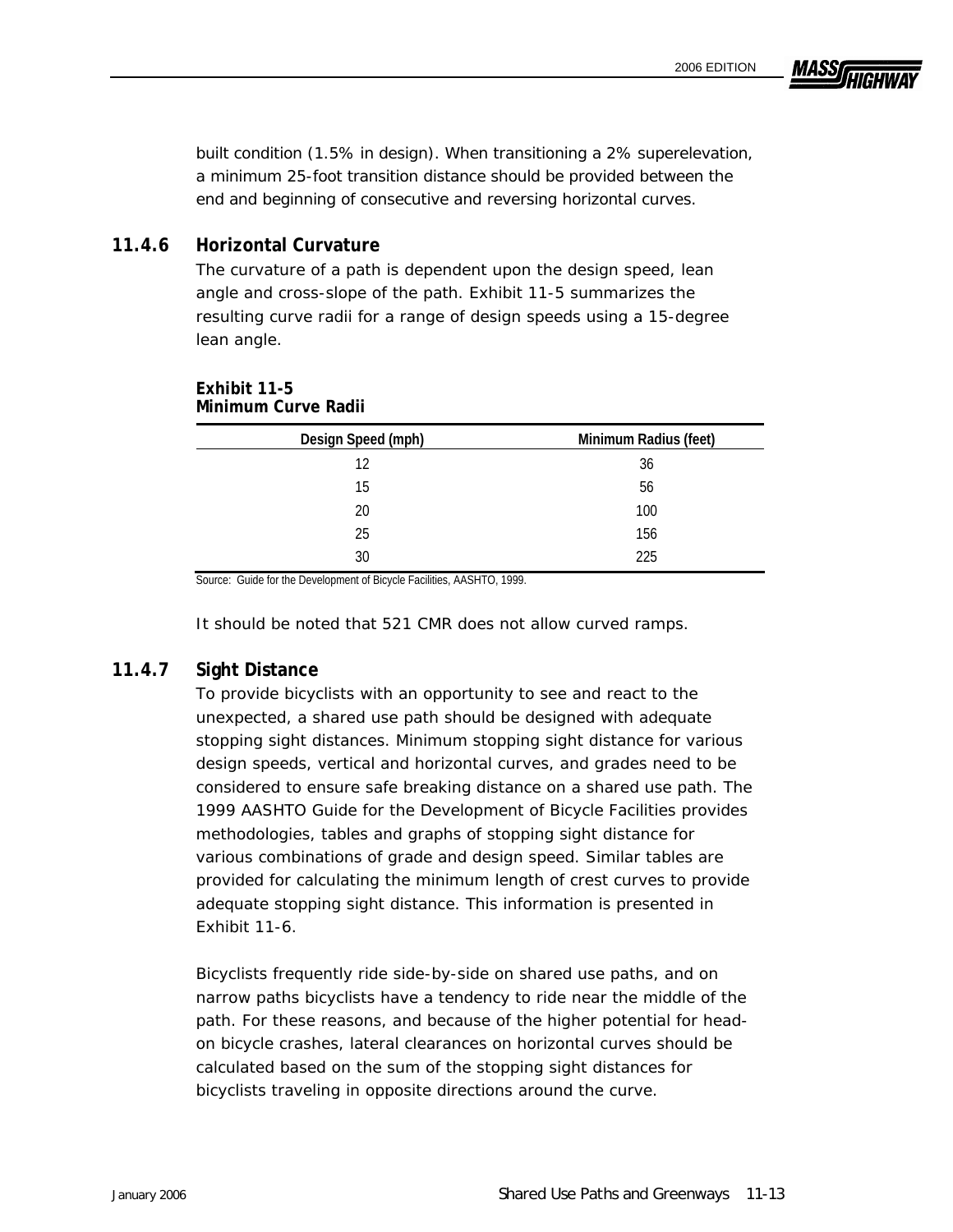**MASS** 



**Exhibit 11-6 Minimum Stopping Sight Distance** 

Source: Guide for the Development of Bicycle Facilities, AASHTO, 1999.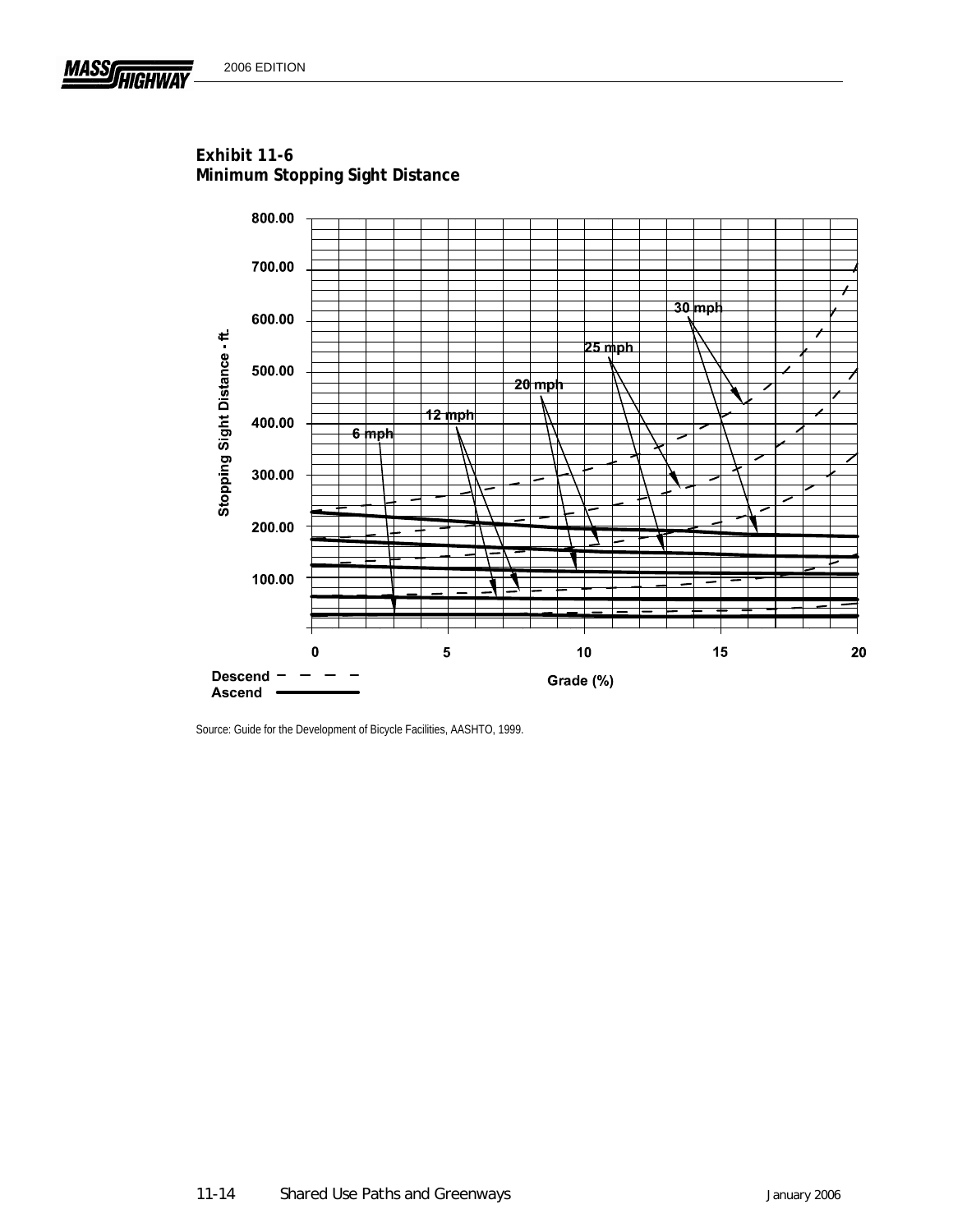

| Exhibit 11-6                                |
|---------------------------------------------|
| Minimum Stopping Sight Distance (Continued) |

|                         |                                  | English Units. Minimum Length of Crest Vertical Curve (L) Based on Stopping Sight Distance |     |     |     |     |     |     |     |      |      |      |      |      |      |
|-------------------------|----------------------------------|--------------------------------------------------------------------------------------------|-----|-----|-----|-----|-----|-----|-----|------|------|------|------|------|------|
| А                       | S = Stopping Sight Distance (ft) |                                                                                            |     |     |     |     |     |     |     |      |      |      |      |      |      |
| $(\%)$                  | 20                               | 40                                                                                         | 60  | 80  | 100 | 120 | 140 | 160 | 180 | 200  | 220  | 240  | 260  | 280  | 300  |
| $\overline{\mathbf{2}}$ |                                  |                                                                                            |     |     |     |     |     |     |     |      |      | 30   | 70   | 110  | 150  |
| 3                       |                                  |                                                                                            |     |     |     |     |     | 20  | 60  | 110  | 140  | 180  | 220  | 260  | 300  |
| 4                       |                                  |                                                                                            |     |     |     | 15  | 55  | 95  | 135 | 175  | 215  | 256  | 300  | 348  | 400  |
| 5                       |                                  |                                                                                            |     |     | 20  | 60  | 100 | 140 | 180 | 222  | 269  | 320  | 376  | 436  | 500  |
| 6                       |                                  |                                                                                            |     | 10  | 50  | 90  | 130 | 171 | 216 | 267  | 323  | 384  | 451  | 523  | 600  |
| $\overline{7}$          |                                  |                                                                                            |     | 31  | 71  | 111 | 152 | 199 | 252 | 311  | 376  | 448  | 526  | 610  | 700  |
| 8                       |                                  |                                                                                            | 8   | 48  | 88  | 128 | 174 | 228 | 288 | 356  | 430  | 512  | 601  | 697  | 800  |
| 9                       |                                  |                                                                                            | 20  | 60  | 100 | 144 | 196 | 256 | 324 | 400  | 484  | 576  | 676  | 784  | 900  |
| 10                      |                                  |                                                                                            | 30  | 70  | 111 | 160 | 218 | 284 | 360 | 444  | 538  | 640  | 751  | 871  | 1000 |
| 11                      |                                  |                                                                                            | 38  | 78  | 122 | 176 | 240 | 313 | 396 | 489  | 592  | 704  | 826  | 958  | 1100 |
| 12                      |                                  | 5                                                                                          | 45  | 85  | 133 | 192 | 261 | 341 | 432 | 533  | 645  | 768  | 901  | 1045 | 1200 |
| 13                      |                                  | 11                                                                                         | 51  | 92  | 144 | 208 | 288 | 370 | 468 | 578  | 699  | 832  | 976  | 1132 | 1300 |
| 14                      |                                  | 16                                                                                         | 56  | 100 | 156 | 224 | 305 | 398 | 504 | 622  | 753  | 896  | 1052 | 1220 | 1400 |
| 15                      |                                  | 20                                                                                         | 60  | 107 | 167 | 240 | 327 | 427 | 540 | 667  | 807  | 960  | 1127 | 1307 | 1500 |
| 16                      |                                  | 24                                                                                         | 64  | 114 | 178 | 256 | 348 | 455 | 576 | 711  | 860  | 1024 | 1202 | 1394 | 1600 |
| 17                      |                                  | 27                                                                                         | 68  | 121 | 189 | 272 | 370 | 484 | 612 | 756  | 914  | 1088 | 1277 | 1481 | 1700 |
| 18                      |                                  | 30                                                                                         | 72  | 128 | 200 | 288 | 392 | 512 | 648 | 800  | 868  | 1152 | 1352 | 1568 | 1800 |
| 19                      |                                  | 33                                                                                         | 76  | 135 | 211 | 304 | 414 | 540 | 684 | 844  | 1022 | 1216 | 1427 | 1655 | 1900 |
| 20                      |                                  | 35                                                                                         | 80  | 142 | 222 | 320 | 436 | 569 | 720 | 889  | 1076 | 1280 | 1502 | 1742 | 2000 |
| 21                      |                                  | 37                                                                                         | 84  | 149 | 233 | 336 | 457 | 597 | 756 | 933  | 1129 | 1344 | 1577 | 1829 | 2100 |
| 22                      |                                  | 39                                                                                         | 88  | 156 | 244 | 352 | 479 | 626 | 792 | 978  | 1183 | 1408 | 1652 | 1916 | 2200 |
| 23                      |                                  | 41                                                                                         | 92  | 164 | 256 | 368 | 501 | 654 | 828 | 1022 | 1237 | 1472 | 1728 | 2004 | 2300 |
| 24                      | 3                                | 43                                                                                         | 96  | 171 | 267 | 384 | 523 | 683 | 864 | 1067 | 1291 | 1536 | 1803 | 2091 | 2400 |
| 25                      | 4                                | 44                                                                                         | 100 | 177 | 278 | 400 | 544 | 711 | 900 | 1111 | 1344 | 1600 | 1878 | 2178 | 2500 |

when  $S > L$ ,  $L = 2S - \frac{900}{A}$  Shaded area represents  $S = L$ 

when  $S < L$ ,  $L = \frac{AS^2}{900}$   $A = Algebraic Grade Difference (%)$ <br>S = Stopping Sight Distance (ft)

L = Minimum Length of Vertical Curve (ft)

Height of cyclist's eye  $-4-1/2$  ft Minimum Length of Vertical Curve = 3 ft. Height of object – 0 ft

Source: Guide for the Development of Bicycle Facilities, AASHTO, 1999.

Where it is not possible or feasible to provide significant sight distance, consideration should be given to widening the path through the curve, installing a yellow center line stripe, installing a "Curve Ahead" warning sign in accordance with the MUTCD, or some combination of these alternatives. The designer can also consider clearing obstructions along the inside of the curve of the path to increase the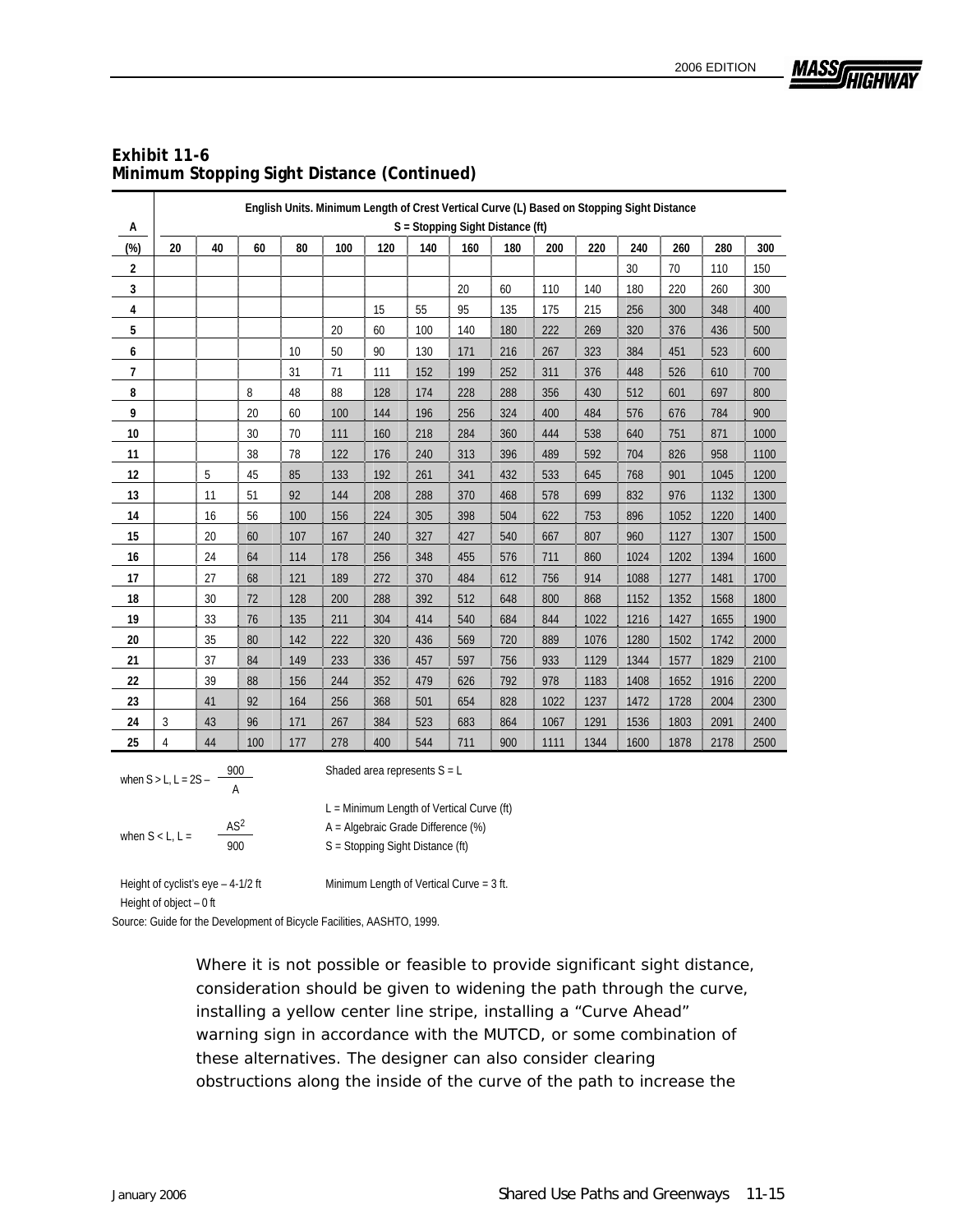available sight distance. AASHTO provides guidance on the appropriate clearance areas.

## **11.4.8 Grade**

Where a bicycle path follows the existing terrain, Exhibit 11-7 offers guidance on the maximum grade lengths. Grades greater than 5 percent are undesirable because the ascents are difficult for many bicyclists and the descents cause some bicyclists to exceed the speeds at which they are competent or comfortable. Steep grades also do not meet pedestrian accessibility requirements.

| Grade (%)  | Maximum Length (ft) |
|------------|---------------------|
| $5$ to $6$ | 800                 |
|            | 400                 |
|            | 300                 |
|            | 200                 |
| 10         | 100                 |
| 11+        | 50                  |

#### **Exhibit 11-7 Maximum Grade Lengths for Bicycles**

Source: Guide for the Development of Bicycle Facilities, AASHTO, 1999.

Grades for pathways used by pedestrians cannot exceed 5% unless treated as a ramp, with a maximum slope of 8.33% in the built condition. Even when shared with bicyclists, these pedestrian pathway slopes must be met, or a variance from 521 CMR granted from the Massachusetts Architectural Access Board. Variances should only be recommended with support from MassHighway, the local disability commission(s), and the regional Independent Living Center.

## **11.4.9 Path-Roadway Intersections**

Intersections between paths and roadways are often the most critical issue in shared use path design. Good intersection design provides clear indication to those approaching the intersection what path they should follow and who has the right of way, including pedestrians and bicyclists, whose movements are constricted by their lesser speed and visibility. Typical arrangements of path crossings at intersections are shown in Exhibit 11-8. Some basic principles to be followed when designing intersections are:

■ Unusual conflicts should be avoided;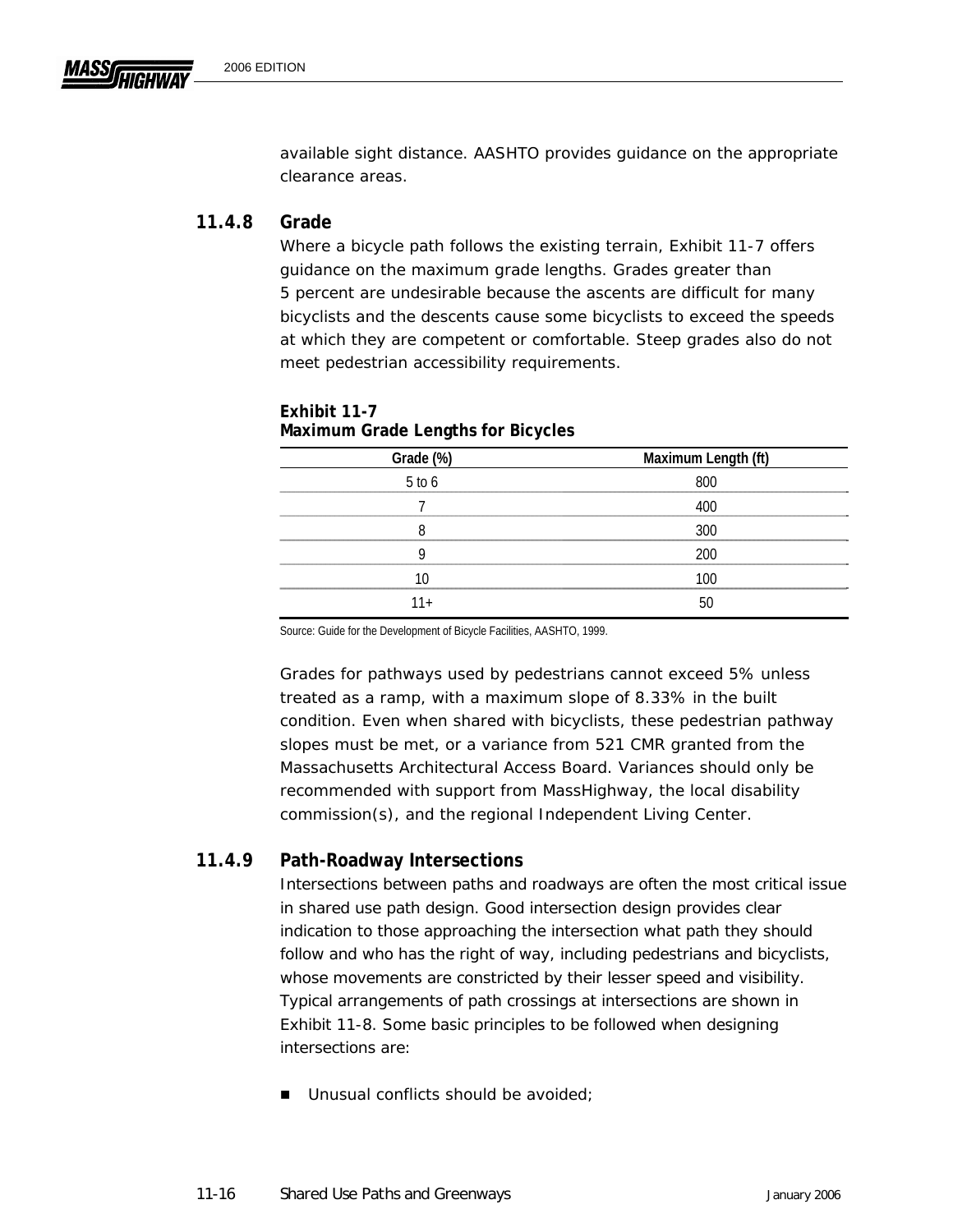**MASS** 

- Intersection design should create a path for bicyclists that is direct, logical and as close to the path of motor vehicle traffic as possible.
- Bicyclists following the intended trajectory should be visible and their movements should be predictable.
- **Potential safety problems associated with the difference between** auto and bicycle speeds should be minimized.

# **Exhibit 11-8**

**Path Crossings at Intersections** 







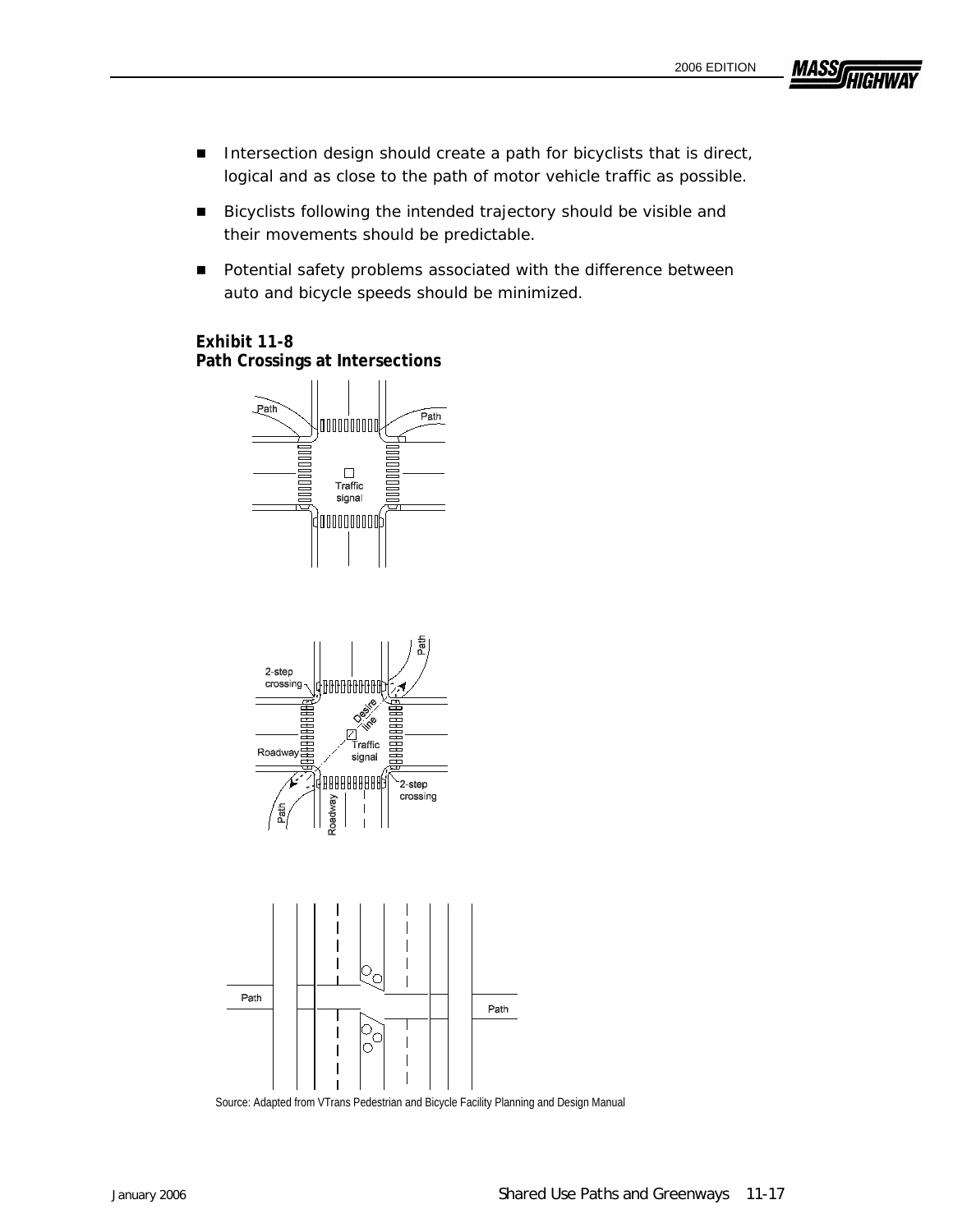Shared use paths should cross roadways as close to an intersecting road as practical. This allows for good sight distances for both motor vehicle operators and bicyclists.

As the path approaches the crossing it should be aligned with the destination of the crossing on the other side of the road. The crossing should also be as perpendicular as possible to the road being crossed. Curb cut ramps that comply with 521 CMR should be appropriately aligned and be the same width as the path (at least 36" plus the side flares). Stopping Sight Distance and Intersection Sight Distance should be evaluated and sound engineering judgment must be used in locating crossings. See Section 11.4.7 and Section 3.7 in Chapter 3 for appropriate guidance on sight distances.

Midblock crossings of paths with curb cut ramps and detectable warnings are also possible where adequate spacing from adjacent intersections is present. In many cases, it is desirable to provide a crossing island in the middle of a roadway when higher speeds or traffic volumes are present. These islands can increase the visibility of the crossing, slow motor vehicle speeds on the cross-street, and to provide a refuge for crossing path users. The islands should include curb cut ramps or cut-throughs with detectable warnings.

#### **11.4.9.1 Traffic Control at Path Crossings**

Traffic control at path-roadway crossings should be treated so that the intersection looks and functions like a regular road intersection. Path crossings can occur as signalized or unsignalized intersections, depending on the particular attributes of the location. Warrants for signalization are discussed in the MUTCD and Warrant #4 should be used as guidance for path crossings as bicycles are considered pedestrians under these circumstances. Additional guidance developed for the Florida Department of Transportation suggests that traffic signals be considered where paths cross roadways with volumes greater than 10,000 vehicles per day. The same research suggests that either traffic signalization or grade separation be considered when a path crosses a roadway with greater than 20,000 vehicles per day (see Section 11.4.9.2 below). Motor vehicle speeds along the crossing corridor are also an important factor in this analysis.

Where signals are provided, the path should be provided with adequate "green time" to allow pedestrians and cyclists to cross the

*Refer to 521 CMR when designing bicycle pathways.*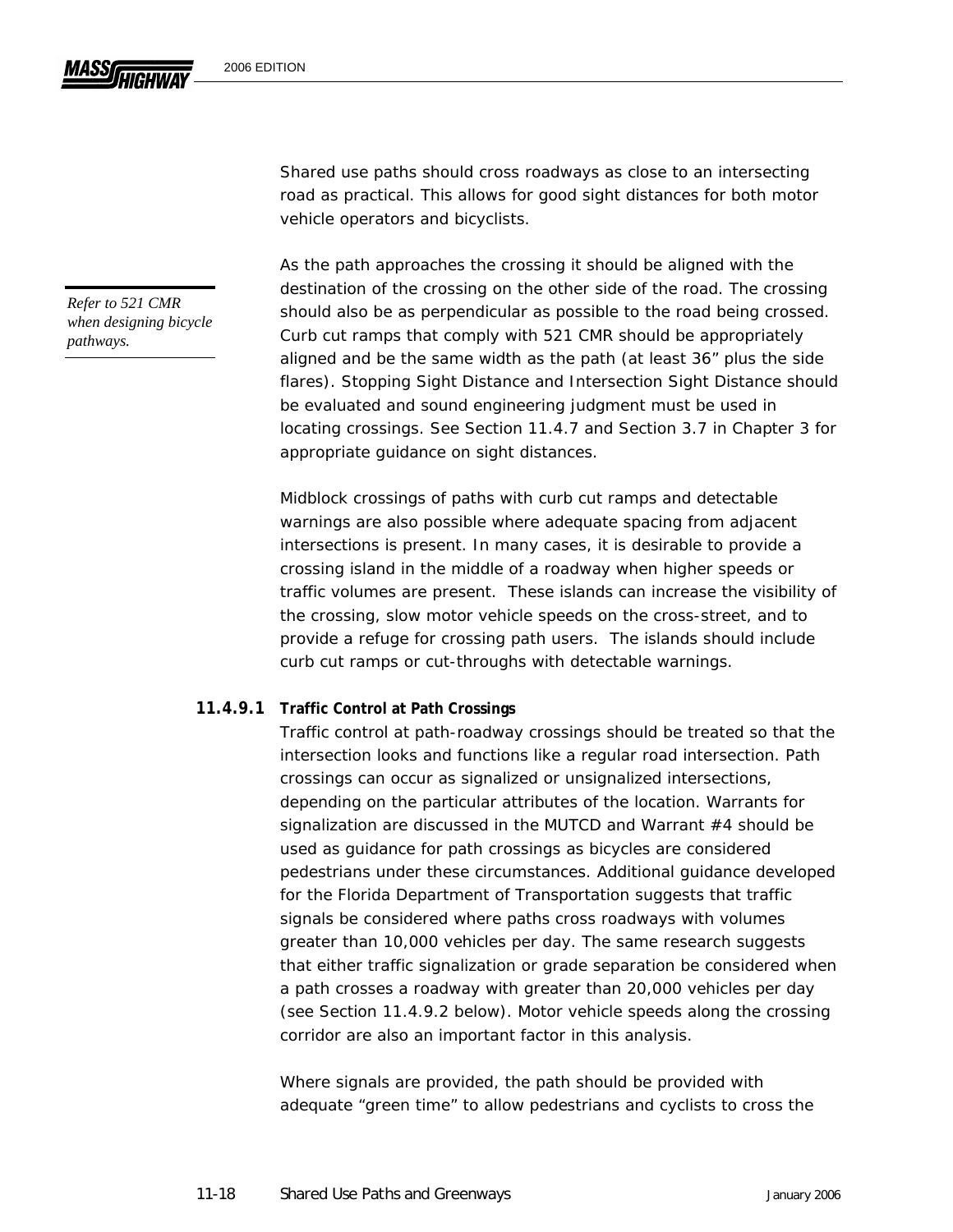

street. At locations with push-buttons, the signals should respond quickly to activation so that the likelihood of signal adherence is increased and a higher level of service is provided to the path. The 2002 federal Access Board's *Draft ADA Accessibility Guidelines for Public Rights of Way* require audible signals where pedestrian signals are provided.

At unsignalized locations, adequate sight distance should be provided along the roadway approaches to the path and the path approaches to the roadway. In most cases, advance warning signs indicating that a bicycle path is crossing the roadway should be provided along the road in accordance with the MUTCD. In most cases, STOP signs are provided on the path approaches to the intersection and STOP AHEAD signs along the path may be appropriate if visibility to the crossing along the path is limited. STOP bars and centerlines should be provided on the path approaches to the crossing. The path crossing of the street should be marked as a crosswalk since it carries a mix of non-motorized users. Removable bollards or other appurtenances may be placed on the path just prior to roadway intersections to discourage path use by motorized vehicles and to act as a visual alert to path users that a crossing is imminent.

Due to the potential conflicts at these junctions, careful design is of paramount importance to the safety of path users and motorists. Each intersection is unique and will require sound engineering judgment on the part of the designer as to the appropriate solution. The AASHTO *Guide for the Development of Bicycle Facilities* provides examples and guidelines for various intersection treatments. Path crossings of roadways are also discussed further in Chapter 6.

#### **11.4.9.2 Grade Separation of Path Crossings**

There is often a desire to grade separate the crossings of highly-utilized paths and busy roads. In these cases, both underpasses and overpasses are options. The topography of the surrounding area usually will govern which type of grade separation is selected. In level terrain, an underpass usually requires shorter ramp sections since the path clearance under a road ranges between 8 and 12 feet. Road or railroad clearance under a path, on the other hand, can range from 17 to 23 feet. If the path is designed with a maximum five-percent slope, then the transitions for an overpass can be twice as long as those for an underpass (as much as 500 feet in each direction). On the other hand, overpasses are generally open and have fewer security concerns.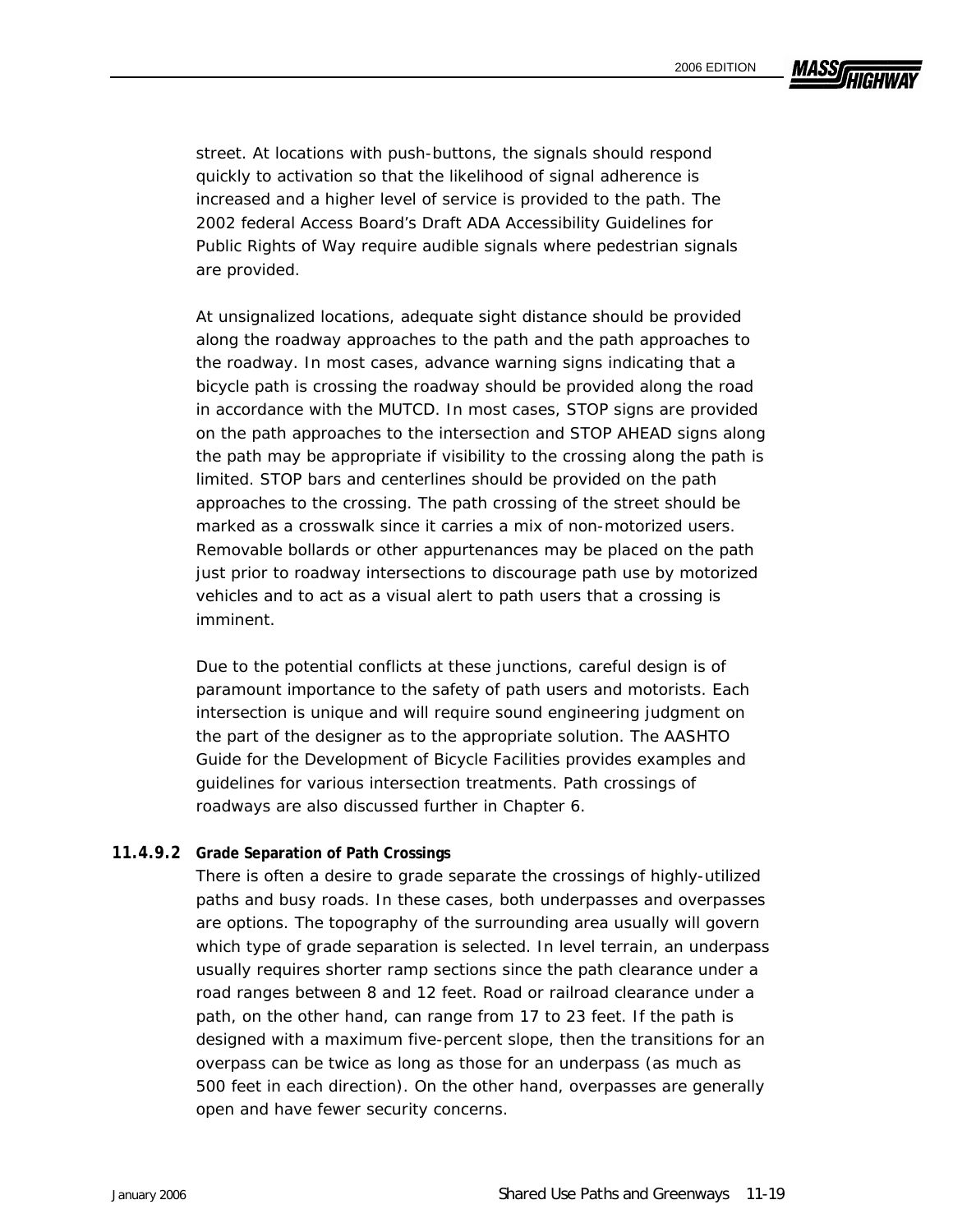While there are no clear "warrants" for grade separation of path crossings of roadways. The designer should consider a number of factors including:

- The suitability of the existing topography for grade separation;
- The effectiveness of signage or traffic signal control as an alternative for the crossing given the context of the location;
- Any changes in alignment that may be necessary to achieve the grade separation;
- The opportunities or limitations placed on path connectivity to the surrounding area by the grade separation;
- The context in which the path is set, in consideration of safety and security issues;
- The volume, mix of vehicles, and speed of cross-traffic on the roadway; and
- The volume and mix of path users.

If the grade separation adds out-of-direction travel to the path alignment or inconvenience, users will likely cross the roadway at grade, potentially eliminating the safety benefit of the grade separation. Furthermore, for shared use paths, pedestrians generally prefer at-grade treatments, so adequate provisions may be necessary for these crossings even if grade separation is provided.

## **11.4.10 Bridges, Overpasses, and Underpasses**

A shared use path may also cross a natural feature, such as a stream or river on a bridge. Design elements of these structures are described below.

## **11.4.10.1 Bridges and Overpasses**

On crossing structures, the minimum clear width should be the same as the shared use path approach plus a minimum 2-foot wide clear shoulder on both sides of the path. The bridge railings should also be flared with an apron to direct path users onto the structure, as illustrated in Exhibit 11-9. Vertical transitions to and from the bridge should follow the grade guidelines discussed earlier in this chapter. The maximum slope and cross slope standards in 521 CMR apply to bridges and overpasses. Therefore any slope greater than 5% must be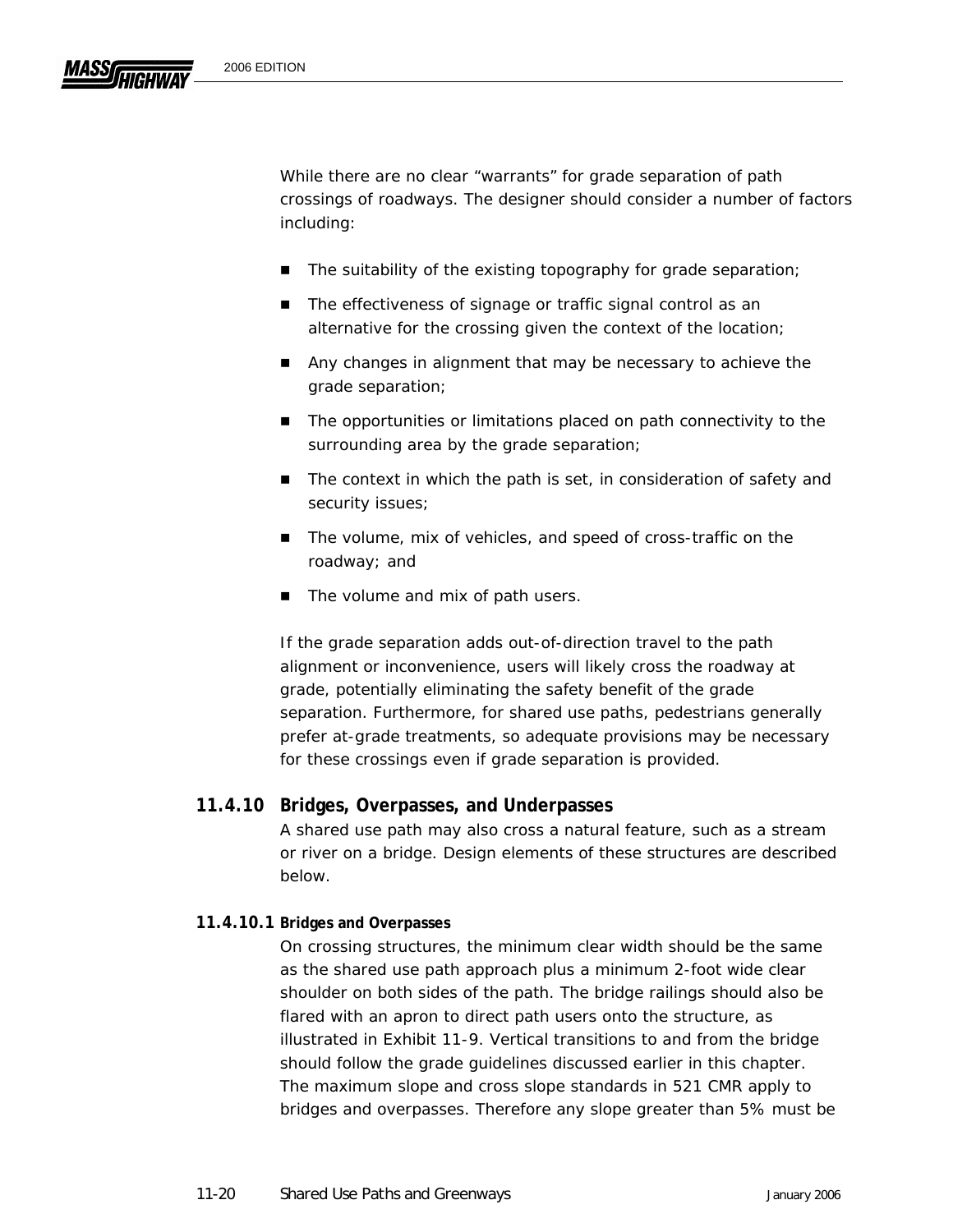**MASS** 

treated as a ramp, with handrails and level landings; and any slope greater than 8.33% is not allowed without a variance from the Massachusetts Architectural Access Board.

#### **Exhibit 11-9 Bridge Treatments for a Path**



Source: Adapted from VTrans Pedestrian and Bicycle Facility Planning and Design Manual

The AASHTO Guide for the Development of Bicycle Facilities recommends that railings, fences, or barriers on both sides of a path on a structure should be a minimum of 42 inches (3.5 feet) high. In situations where the structure crosses a high speed or high volume road or objects are subject to being thrown off the structure, it is recommended that the path be enclosed with fencing. Enclosing a path may also be desirable in other areas such as a waterway crossing. However, to the extent feasible, clear views along the path crossing should be preserved to retain the aesthetics of the path's environment.

#### **11. 4.10.2 Underpasses and Vertical Clearance**

Much like for bridges and overpasses, 2-foot wide clear shoulder should be provided on both sides of the path. Vertical clearance of at least 8 to 12 path, as described earlier in this Chapter. A typical arrangement of a path feet should be provided, depending upon the anticipated users of the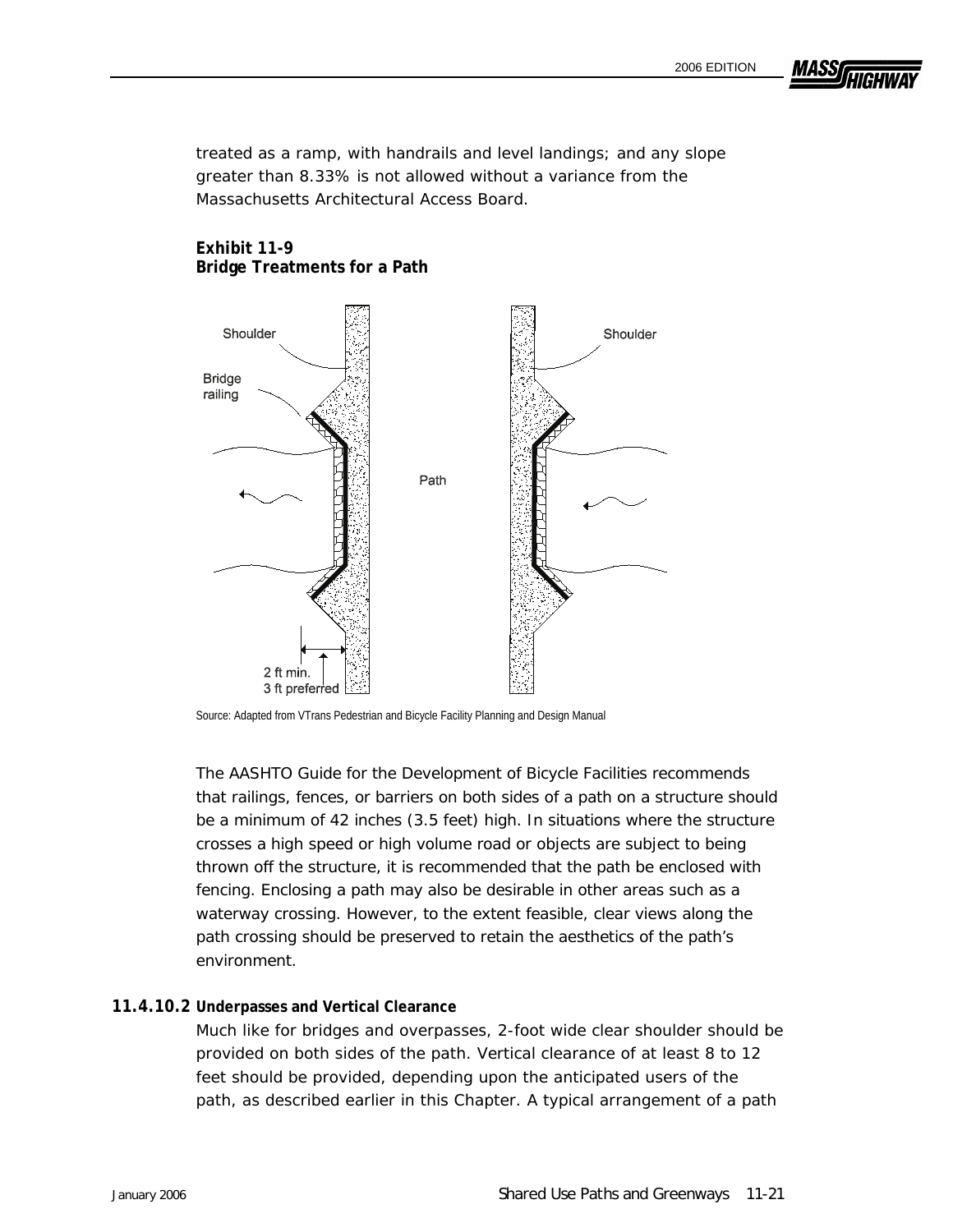**Exhibit 11-10** 

underpass is illustrated in Exhibit 11-10. See also Section 11.4.1.3 for a discussion of vertical clearances for obstructions.



Source: Adapted from the VTrans Pedestrian and Bicycle Facility Planning and Design Manual

## **11.4.11 Signing and Marking**

Adequate signing and marking are essential on shared use paths, especially to alert bicyclists to potential conflicts and to convey regulatory messages to both bicyclists and motorists at highway intersections. Both advanced crossing and crossing warning signs are needed on roadways to provide appropriate warning to the motorists of the upcoming path intersection. In addition, guide signing on a path, such as to indicate directions, destinations, distances, route numbers, mile markers (to aid in emergency response), and names of crossing streets, should be used in the same manner as they are used on highways. Where the Massachusetts Architectural Access Board has granted variances for steeper slopes on walkways, it is useful to provide signage indicating the length and difficulty of the trail. This will allow people with disabilities or limited stamina to decide how much time do they need, which route they want to take, and what assistance might be needed to experience the sites of the trail.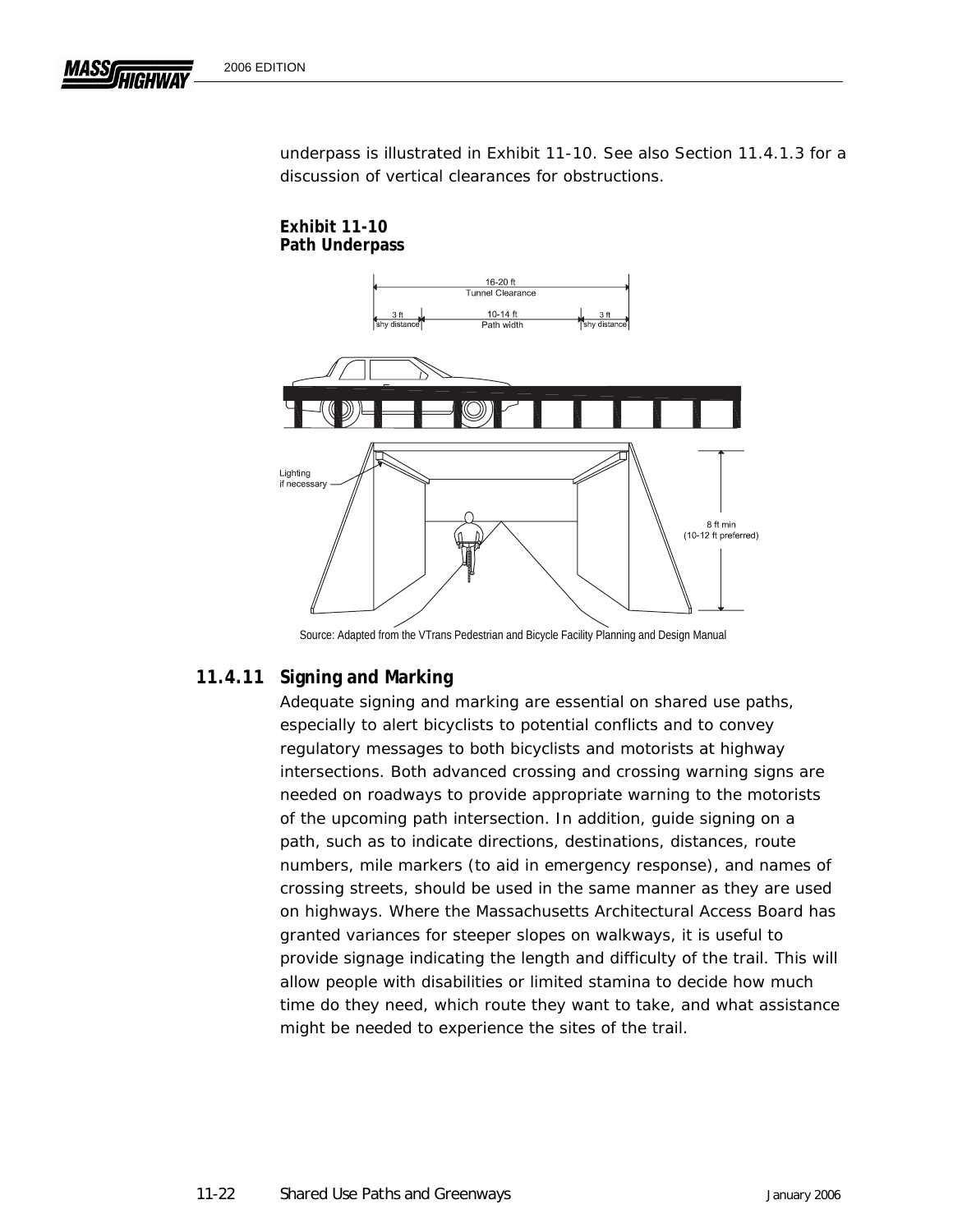**MASSA** 

Occasional signs with maps of the entire path route and indicating important destinations should be placed at major entry points to the path.

In general, uniform application of traffic control devices, as described in the MUTCD, provides minimum traffic control measures that should be applied. Warning signs, directional signs, and other devices along the path should also meet the MUTCD guidelines. The application of traffic control at path/roadway crossings is described in Section 11.4.9.

## **11.4.12 Surfacing**

When selecting paving and surfacing materials, long-term durability, safety, availability, cost and maintenance are important selection criteria. All paths need to provide a firm, stable, slip-resistant surface in a wide variety of use and weather conditions. In general, surfacing materials for paths in urban areas should be paved or consist of other "hard-surface" materials. Paved pathways function best in areas with high use and those that will be cleared of snow in the winter. "Stone dust" and other unpaved paths may be suitable in areas with lower levels of use, where the mix of users is more suitable for an unpaved path, or where aesthetic or contextual factors suggest that an unpaved treatment is appropriate. Unpaved paths are best located in natural and historic surroundings where they fit well with the character of their environment. Unpaved materials are not suitable for inline skaters or bicyclists who travel at higher speeds.

Where pedestrians are intended pathway users, accessibility of the surface is a key factor. Both 521 CMR and ADAAG require that the surface be:

- Firm, stable, and slip-resistant.
- Without slopes and cross slopes greater than the maximum allowed. The Massachusetts Architectural Access Board measures compliance of slopes in 24 inch increments using a digital level. This can be a difficult standard to meet at first construction and over the life of the pathway.
- $\blacksquare$  Without level changes of greater than  $\frac{1}{4}$ . Rippled asphalt and tree roots protruding through pathway surfaces create dangerous conditions for people with disabilities.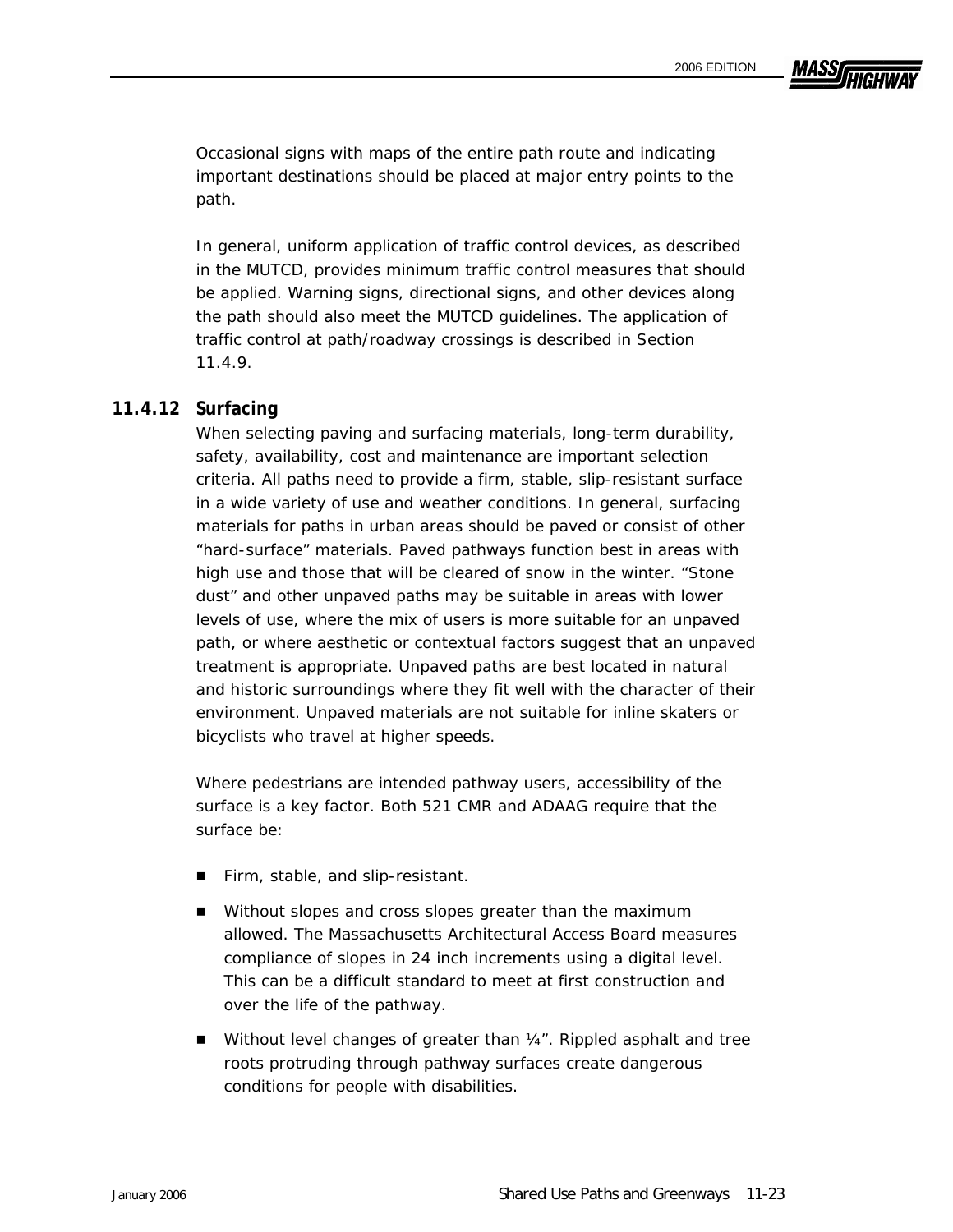For paved paths, a subbase of compacted aggregate or structurallysuitable soil is important to ensure the long-term durability of the pavement. Exhibit 11-11 illustrates a typical pavement design for a path. In most cases, a 4-inch bituminous concrete riding surface placed over an 8 to 12-inch aggregate base is recommended, especially if the path needs to support occasional maintenance or emergency vehicles. The designer must consider the site-specific soil, environmental, and use characteristics of the path when determining the appropriate pavement design.

Some surface treatments may be appropriate to introduce a particular theme or gain a certain aesthetic quality for a shared use path. Both the Massachusetts Architectural Access Board and the ADAAG require that accessible elements be maintained. For example, if stone dust is used as an accessible surface and rain washes a section of it out, the AAB and ADAAG require maintenance to repair the section to meet their minimum accessible design standards. Finally, where a paved path intersects gravel roadways and driveways, 10-foot paved aprons on the roadway or driveway approaches are recommended to keep debris off the path and minimize pavement damage.

Where landscaping or natural vegetation is located near a path, root barriers can reduce root intrusion and resulting pavement buckling or other surface irregularities, as illustrated in Exhibit 11-12. Prevention of intrusion from tree roots and other vegetation should be given high priority during the design phase to prevent surface distortion that can be become a dangerous condition for people with disabilities and bicyclists and a deterrent to future path usage.

Path shoulders should also provide a smooth area that resists erosion, root intrusion, debris spreading and other undesirable effects. Grassed shoulders are very common along shared-use paths, but require mowing and other regular maintenance. Stone dust shoulders are another option that the designer may consider.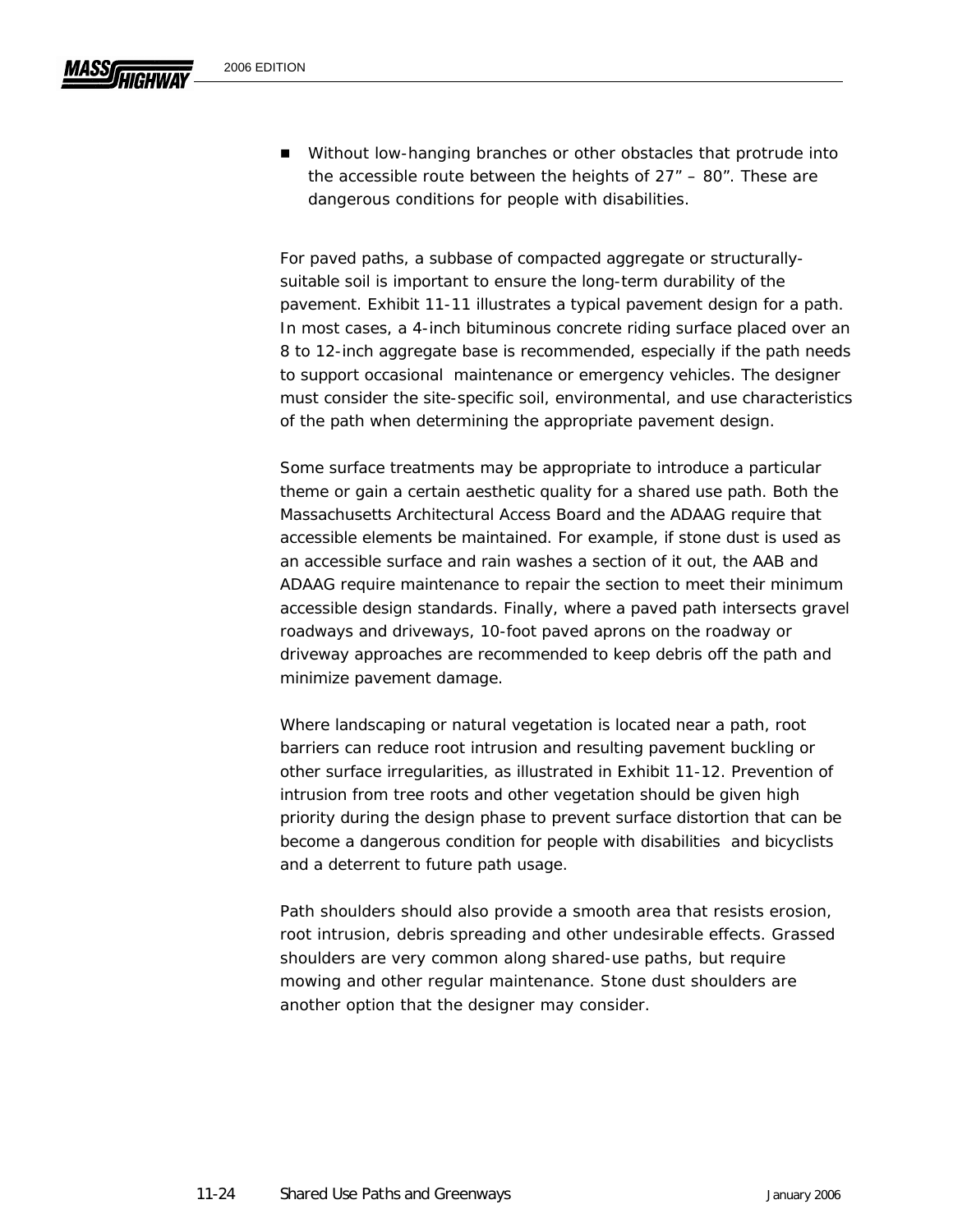

### **Exhibit 11-11 Typical Path Pavement Design**



 \* The thickness of the asphalt layer can be increased at locations where heavy vehicle access (maintenance and emergency vehicles) are expected to be on or crossing the pathway.

Source: Adapted from WSDOT Pedestrian Facility Guidebook

### **Exhibit 11-12 Root Barriers**



Source: Adapted from WSDOT Pedestrian Facility Guidebook

## **11.4.13 Landscape Selection and Maintenance**

Selecting appropriate landscaping vegetation and then maintaining the landscaped vegetation that is chosen and installed are important aspects of path and trail design. Refer to Chapter 13 for more discussion of landscaping.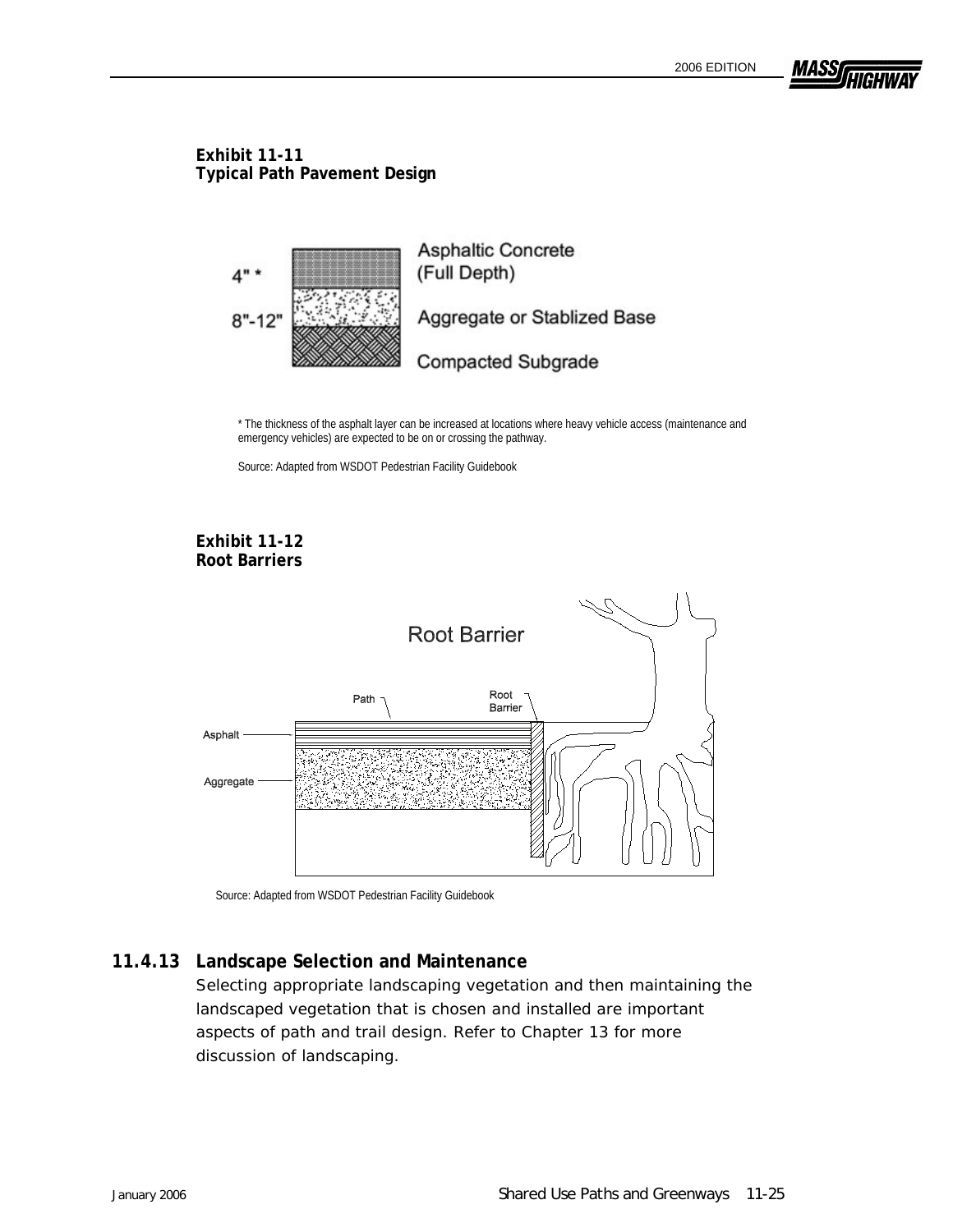## **11.4.14 Drainage**

The maximum allowable pavement cross slope of 2 percent adequately provides for drainage. However, lower design cross-slopes may be needed to ensure compliance with 521 CMR and AADAG regulations in the built condition. Sloping in one direction instead of crowning is preferred and usually simplifies the drainage and surface construction. A smooth surface is essential to prevent water ponding and ice formation. On unpaved paths, particular attention should be paid to drainage to avoid erosion. Where the path is constructed on a hillside, ditches of suitable dimensions to contain the flow of water from the uphill side of the path should be constructed. To prevent erosion, paved waterways should be provided at low points and berm should be provided on the edge of steep slopes along the shoulder and resulting drop-off. In areas with underground drainage systems, catch basins should be located outside of the path and flush with its surface. Bicycle-safe, wheelchair-safe, and crutch-safe drainage grates should be used exclusively.

## **11.4.15 Lighting**

Lighting for shared use paths is important and should be considered where night usage is expected, such as paths serving college students or commuters, and at highway intersections. Lighting should also be considered through underpasses or tunnels and when nighttime security could be an issue.

## **11.4.16 Restriction of Motor Vehicle Traffic**

Shared use paths may need some form of physical barrier at highway intersections to prevent unauthorized motor vehicles from using the facilities. Provisions can be made for a lockable, removable (or reclining) barrier post to only permit entrance by authorized vehicles.

Bollards are the most common type of barrier used to control motor vehicle access to a path. These bollards should be marked with reflective materials to ensure their visibility at night. The recommended minimum height for bollards is 30 inches. Bollards need to be adequately spaced to allow easy passage by bicyclists, bicycle trailers, pedestrians and wheelchair users (to meet AAB and ADAAG standards, a minimum width of 36 inches must be provided) Typically, one bollard located in the center of the path is sufficient to control motor vehicle access to the path. As illustrated in Exhibit 11-13, if more than one bollard is needed, the additional bollards should be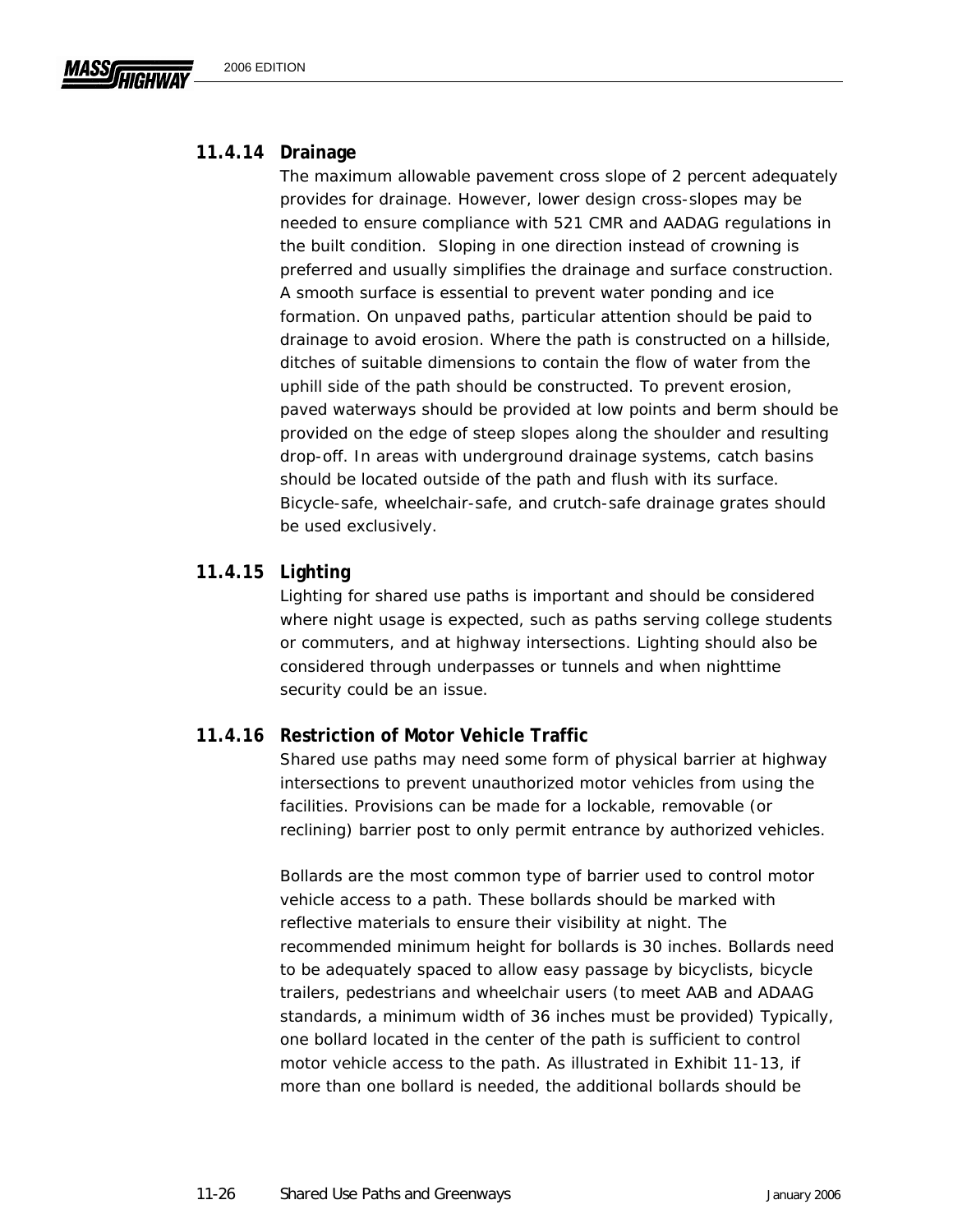**MASS** 

placed at the path's edges. A minimum of 36" clear width should be maintained.

Other entrance treatments can be designed to discourage motor vehicle access, maintain emergency access, and act as an entrance treatment to a shared use facility. One example of an alternative treatment is a short splitter island with low landscaping that can be traversed by an emergency vehicle and does not obstruct sight lines, as illustrated in Exhibit 11-14. Gates and other devices also serve as ways to control vehicular access to paths. Regardless of the type of physical barrier used, it should be maintained to ensure that it does not become a safety issue.



**Exhibit 11-13 Bollard Placement** 

> Note: Bollards are removable for maintenance and emergency access. Source: Adapted from VTrans Pedestrian and Bicycle Facility Planning and Design Manual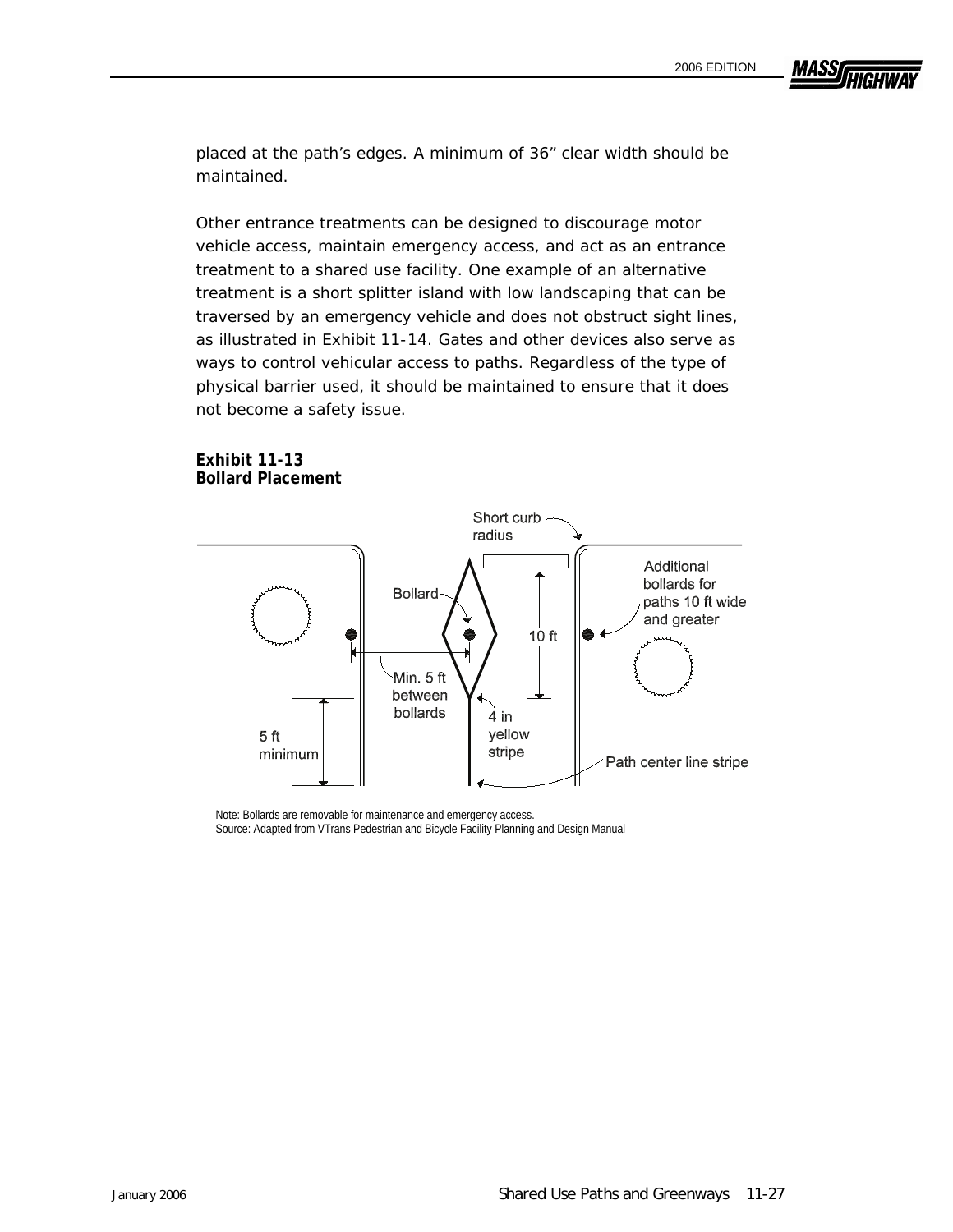

Source: Adapted from VTrans Pedestrian and Bicycle Facility Planning and Design Manual

## **11.4.17 Bicycle Parking**

Bicycle racks are an integral part of accommodating bicycle transportation. Bicycle racks should be located where they are convenient to the users and where they will not interfere with pedestrian and vehicular traffic. Providing bicycle racks helps discourage users from locking bikes to railings, street trees, and other furnishings. General guidelines are presented below:

- The appropriate number of spaces needed should be assessed with respect to the associated building or land use.
- Typical inverted "U" systems are preferred, but any similar rack that meets the following criteria may be used:
	- □ Rack must enable the frame and one or both wheels to be secured, preventing the bike from tipping over
	- $\Box$  The rack should be anchored so that it cannot be stolen with bikes attached
	- □ Two locking points available for theft-protection

For parallel storage, arrange rack elements 30 inches on center to allow space for two bicycles to be secured to each rack element.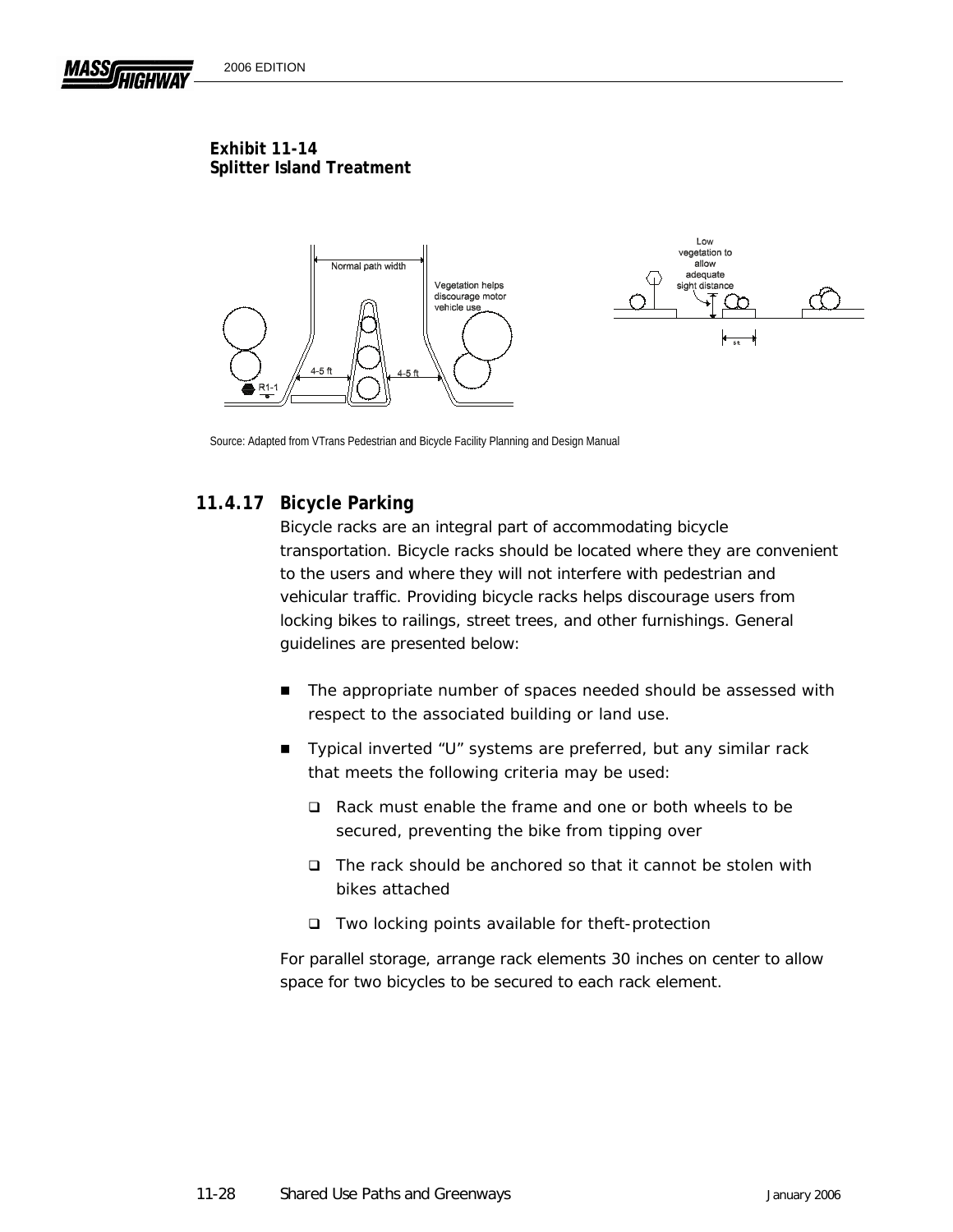# **MASSA**

# **11.5 Greenways**

Design guidelines for hiking and other recreational trails are not as well established as those for shared use paths. Trails in parks and other open spaces are commonly designed to provide experiences for differing levels of accessibility. The levels of accessibility served may depend on the setting. For example, in urban parks, a full range of accessible recreation opportunities, including paths and trails, is typically expected by the public. However, in rural and remote areas, full accessibility is not generally expected, and trails and pathways that serve varying levels of accessibility are commonly provided. Some paths may serve as accessible routes of travel, while others may have steeper gradients and unpaved surfaces. Individuals can then choose a path or trail that provides the recreation experience and degree of challenge they desire.

The federal Access Board is in the process of developing specific standards for accessibility for recreational trails, and these are expected to reflect user expectations for greater accessibility as well as preservation of natural terrain and wilderness experiences. In the meanwhile, 521 CMR, *The Rules and Regulations of the Massachusetts Architectural Access Board*, applies to any pathway constructed for pedestrian use. Where there is a conflict between 521 CMR and the intended use of the trail, the designer should recommend that a variance be requested from the Board, and include input from people with disabilities in the design area, as well as the local independent living center.

*Universal Access to Outdoor Recreation*, *A Design Guide*, developed by the USDA Forest Service, provides extensive design guidance related to outdoor recreation trails. It includes a trail rating system and suggests that trails be signed to indicate the level of accessibility, as shown in Exhibit 11-15. Additional information and guidance can be found in the federal Access Board's 1999 Regulatory Negotiation Committee on Accessibility Guidelines for Outdoor Developed Areas: Final Report.

General guidelines for the development of recreational trails, adapted from the Forest Service guidelines are presented in Exhibit 11-16. Where these do not meet current 521 CMR requirements, a variance should be requested from the Massachusetts Architectural Access Board before proceeding. As with all variances requested from this Board, the designer should have input from people with disabilities, including people from the local commission(s) on disability and the regional independent living center.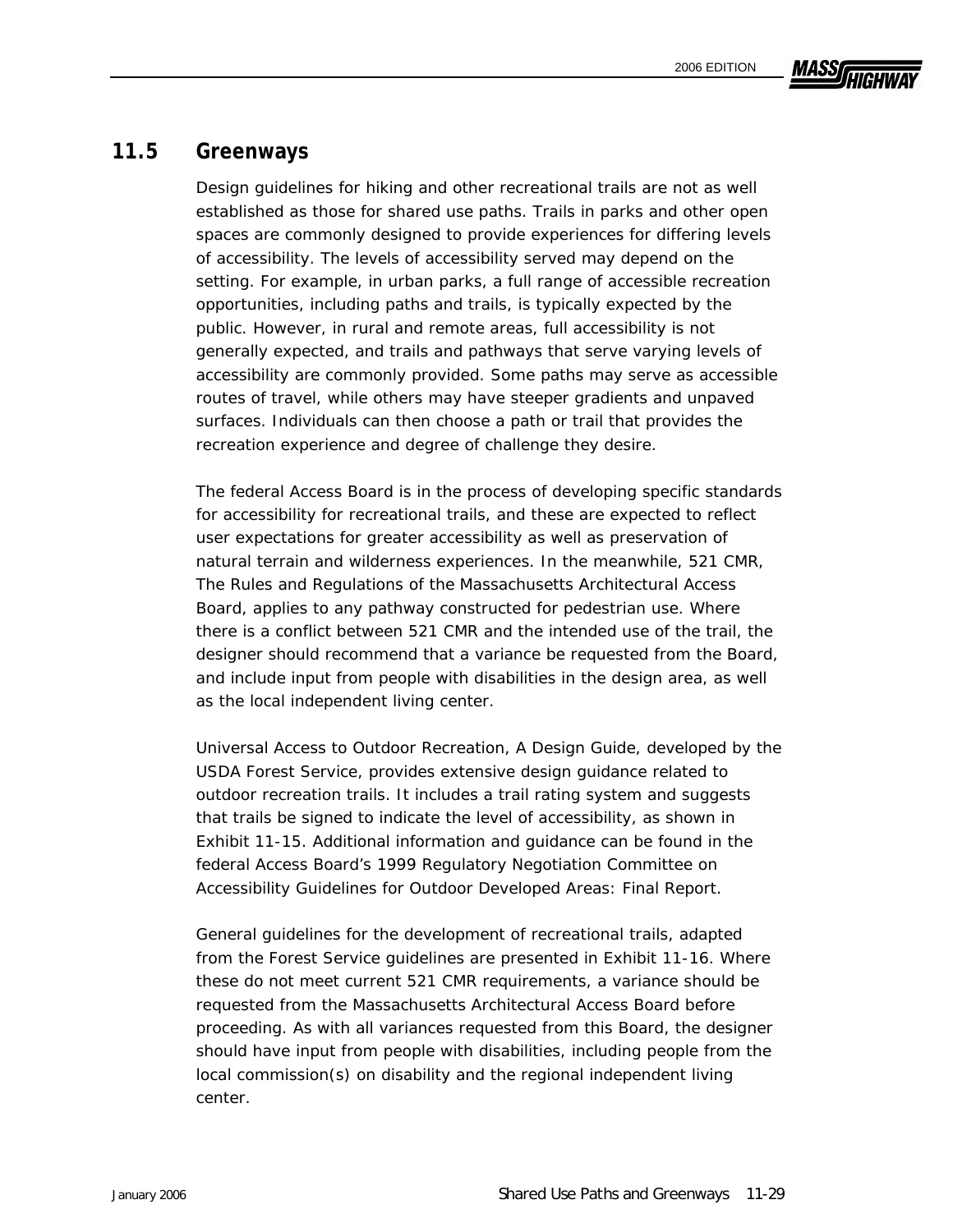**MASS** 

### **Exhibit 11-15 USDA Forest Service Accessibility Guide Signs**



Source: WSDOT Pedestrian Facility Guidebook

#### **Exhibit 11-16 Recreational Trail Guidelines**

|                              | Level of Difficulty  |                    |                    |
|------------------------------|----------------------|--------------------|--------------------|
| <b>Design Element</b>        | Easy                 | Moderate           | <b>Difficult</b>   |
| Surfacing                    | Paved                | Compacted          | Varies             |
| Clear Width                  | 4 feet               | 3 feet             | 2.5 feet           |
| <b>Sustained Slope</b>       | 5 percent            | 8.33 percent       | 12.5 percent       |
| Maximum Grade and Distance   | 8.33 percent/30 feet | 14 percent/50 feet | 20 percent/50 feet |
| Maximum Cross-Slope          | 2 percent            | 3 percent          | 5 percent          |
| Passing Interval Spacing     | 200 feet             | 300 feet           | 400 feet           |
| Rest Area Intervals          | 400 feet             | 900 feet           | 1.200 feet         |
| Maximum Surface Irregularity | $0.5$ inch           | 1 inch             | 3 inches           |

Adapted from US Forest *Service Universal Access to Outdoor Recreation, A Design Guide* 

Source: WSDOT Pedestrian Facilities Guidebook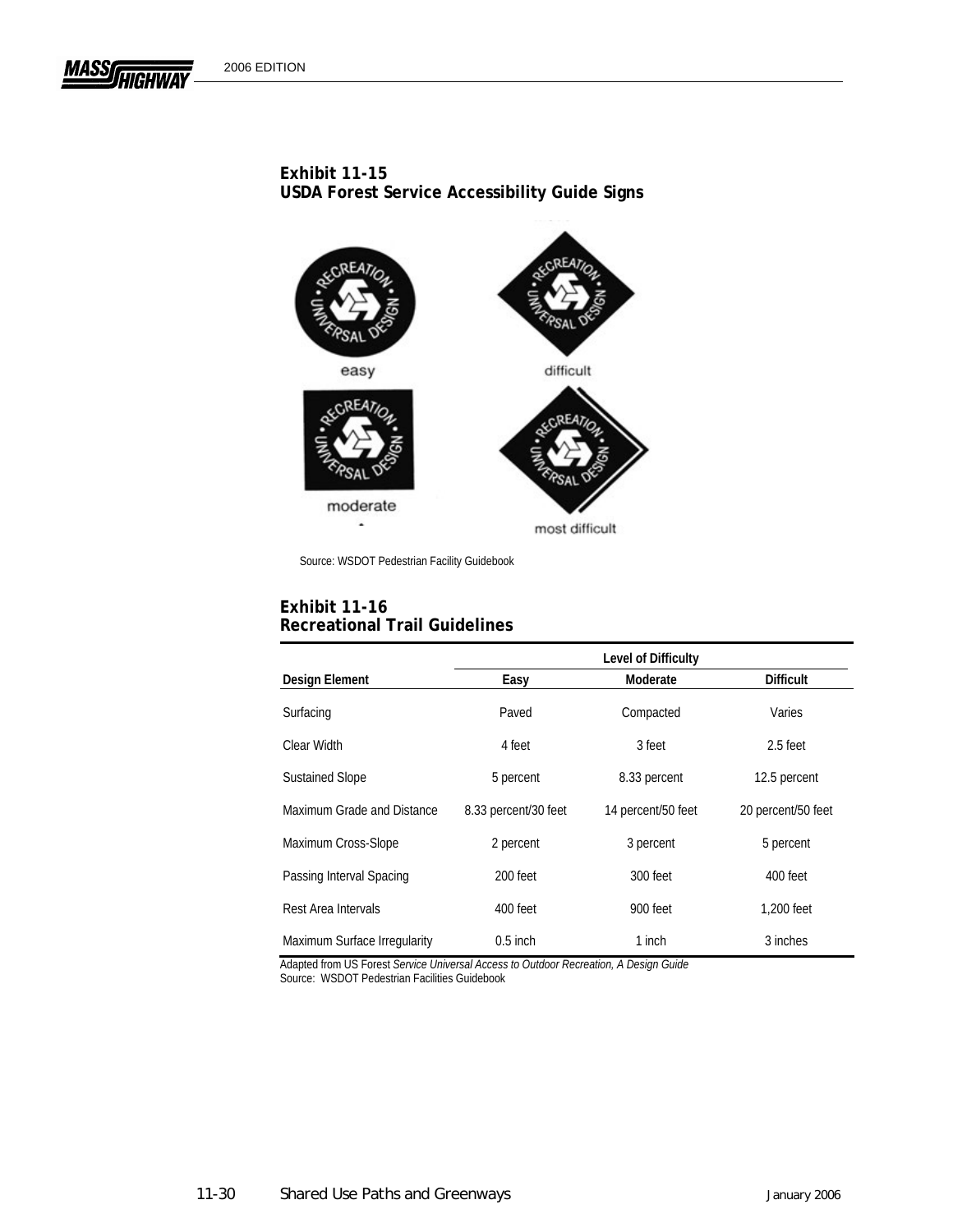

## **11.6 Rail Trails**

Railroads developed a vast network of transportation corridors throughout the region. Many of these corridors no longer serve railroad activities and many still do. Regardless of the actual presence of railroad activity in a corridor, railroad rights-of-way (ROW) are often seen as opportunities for the development of shared use paths. The design elements of shared use paths described earlier in this chapter are applicable to rail trails. Although not discussed in detail below, rail trails can also be developed as more primitive trails, or for use by motorized vehicles such as snowmobiles.

## **11.6.1 Inactive ROW**

Inactive ROW serve as ideal candidates for the development of formalized shared use paths and for informal use by other users such as snowmobiles and cross-country skiers. The railroad ROW is generally suitable for reuse as a shared use path because the geometric features of the railroad, such as grades, alignment, clearances, etc. are also favorable for use by pedestrians, bicyclists, and others. The key differences between developing a shared use path on an inactive railroad ROW versus a new alignment include:

- **Property issues are sometimes complicated along railroad rights-of**way, especially those that have been long-abandoned by the railroad.
- Existing structures, road crossings, and other features may be suitable for re-use.
- The ROW may provide access to new recreational or other resources, not well served by the roadway network.
- The ROW may be highly separated from the surrounding urban or natural environment, facilitating through movement, but complicating connections to surrounding attractions and destinations.
- There is a reasonable expectation of hazardous material contamination, especially in former railroad yard areas.
- Redevelopment of the ROW may pose a real opportunity for economic growth and revitalization of adjacent properties.

## **11.6.2 Rails with Trails**

The development of shared use paths adjacent to active railroads is often more controversial than the reuse of inactive ROW. Railroad companies may not enthusiastically embrace the concept of a shared use path adjacent to their facility. Railroad corridors are usually private property and are viewed as frequented by trespassers, who are often responsible for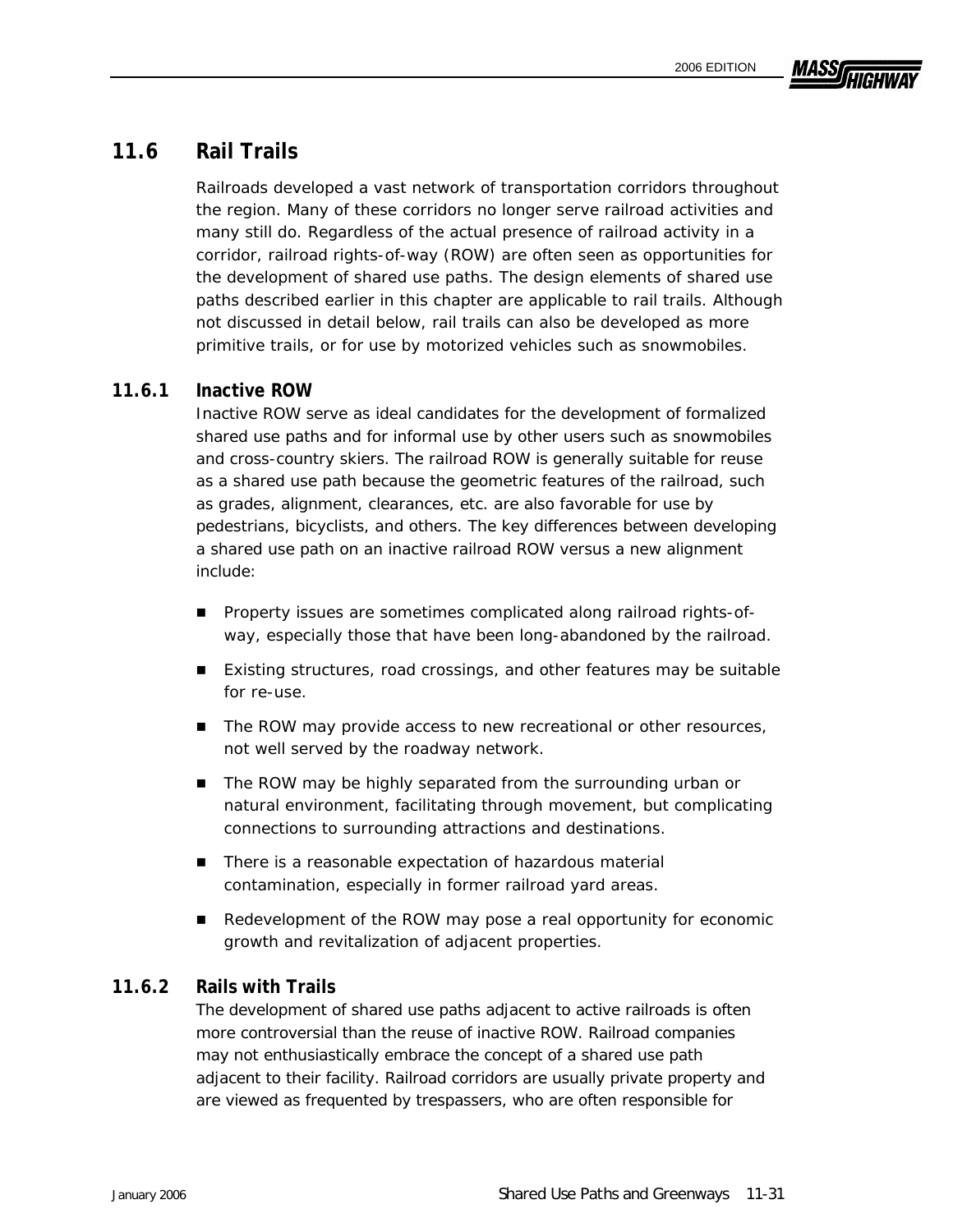vandalism or accidents. There is often a concern that development of a path will increase the amount of this undesirable activity. With this in mind, it is understandable that railroad owners and operators may be hesitant to support path development near their facilities, however, introducing formal trail use within the ROW can actually lead to a reduction in undesirable activities as well as a reduction in illegal dumping by abutters or outsiders.

With these concerns in mind, there is often width within a railroad ROW that is not being actively used for railroad purposes. These corridors can be opportunities for path development. The key considerations in the development of paths within active railroad corridors are the ability to provide adequate separation between the railroad activity and the shared use path as discussed below.

#### **11.6.2.1 Separation from Railroad Operations**

According to the FHWA's *Rails-with-Trails: Best Practice Report*, the minimum setback between the path and the railroad should take into consideration the speed and frequency of trains in the corridor, maintenance activities, separation techniques, existing problem areas, and good judgment. In areas where recommended setbacks cannot be achieved, additional right-of-way should be acquired, or additional separation measures should be established to improve security and ensure safety.

As an absolute minimum, the path cannot fall within the train's envelope of operation, which is the space required for the train and its cargo to overhang due to any combination of loading, lateral motion, or suspension failure. Separation between the track and the path is illustrated in Exhibit 11-17. Recommended values are presented in Exhibit 11-18. Exceptions to these recommendations are possible on a negotiated, case-by-case basis with the track owner/operator.

Methods to provide additional width for path development within a constrained existing railroad ROW are possible through selection of the path location or modification of the ROW cross-section. These methods are illustrated in Exhibit 11-19 and include:

- $\blacksquare$  Locate the path at the bottom of the slope;
- Locate the path in an adjacent utility corridor;
- Widen the embankment;
- Excavate and retain the side-slopes;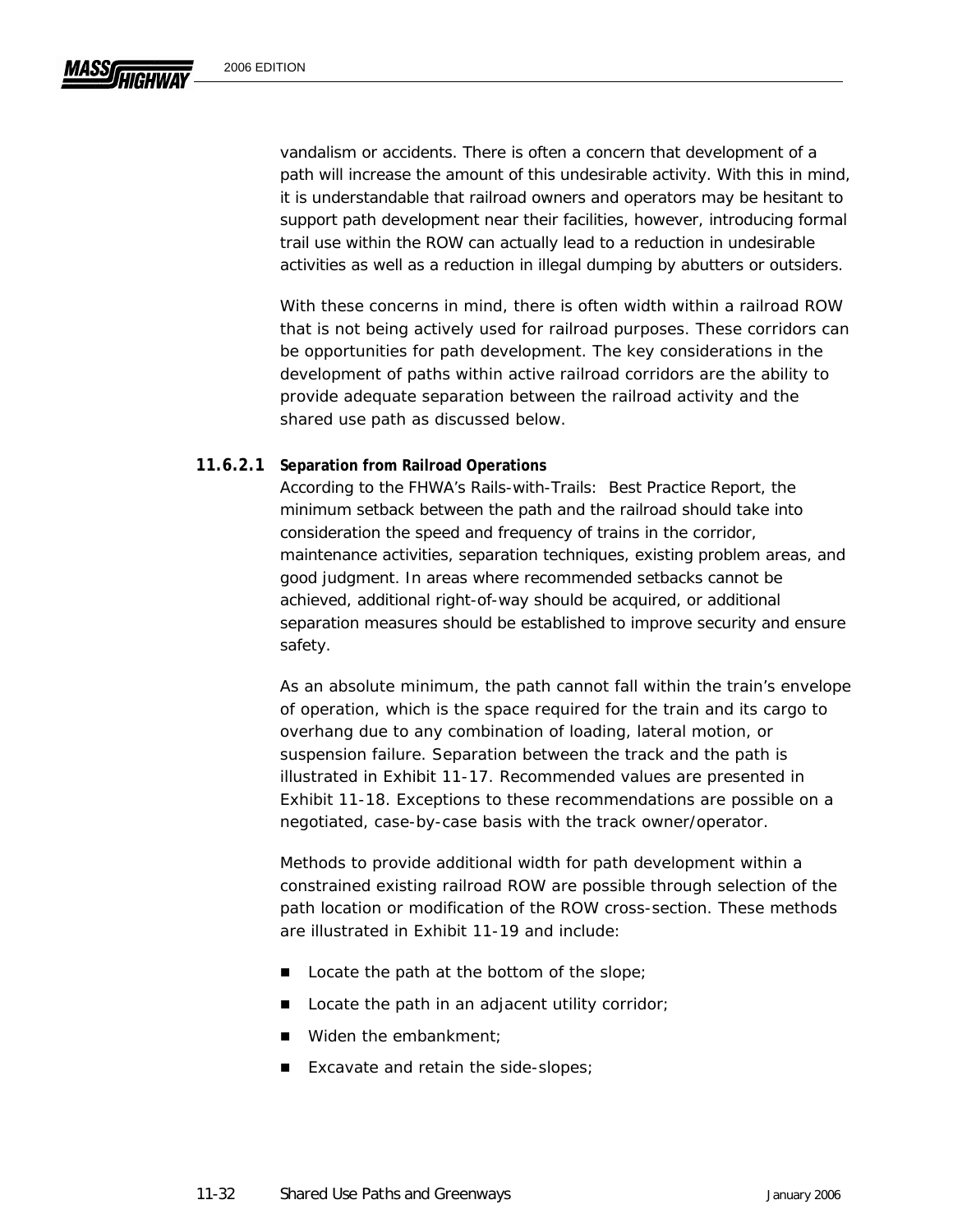**MASS** 

- Cantilever the path at rail trail bridge crossing, or provide a separate crossing independent of the rail bridge; or
- Use a low retaining wall.

#### **Exhibit 11-17 Separation Between Track and Path**



Source: Adapted from the VTrans Pedestrian and Bicycle Facility Planning and Design Manual

| <b>Type of Rail Operation</b> | <b>Setting Characteristics</b>              | <b>Recommended Minimum Separation</b>        |
|-------------------------------|---------------------------------------------|----------------------------------------------|
| High Volume/ High Speed       |                                             |                                              |
| 11 trains or more per day     | <b>Typical Conditions</b>                   | 25 feet with fence,                          |
| Max speed over 45 mph         |                                             | 15 feet with a solid barrier                 |
|                               | Constrained Areas (cut/fill, bridges, etc.) | 15 feet with fence or other physical barrier |
|                               |                                             |                                              |
|                               | Vertical Separation of at least 10 feet     | 20 feet                                      |
|                               |                                             |                                              |
| Medium Volume/ Medium Speed   |                                             |                                              |
| Fewer than 11 trains per day  | <b>Typical Conditions</b>                   | 25 feet                                      |
| Max speed 45 mph              |                                             | 15 feet with a physical barrier              |
|                               | <b>Constrained Areas</b>                    | 11 feet with a physical barrier              |
|                               |                                             |                                              |
|                               | <b>High Trespassing Areas</b>               | 11 feet with a physical barrier              |
|                               |                                             |                                              |
| Low Volume/ Low Speed         |                                             |                                              |
| Fewer than 1 train per day    | <b>Typical Conditions</b>                   | 25 feet desired                              |
| Max speed 35 mph              |                                             | 11 feet minimum                              |
|                               |                                             |                                              |
|                               | <b>Constrained Areas</b>                    | 11 feet with a physical barrier              |

#### **Exhibit 11-18 Recommended Separation between Active Rail Lines and Paths**

Adapted from FHWA Rails with Trails: Lessons Learned

Source: VTrans Pedestrian and Bicycle Facility Planning and Design Manual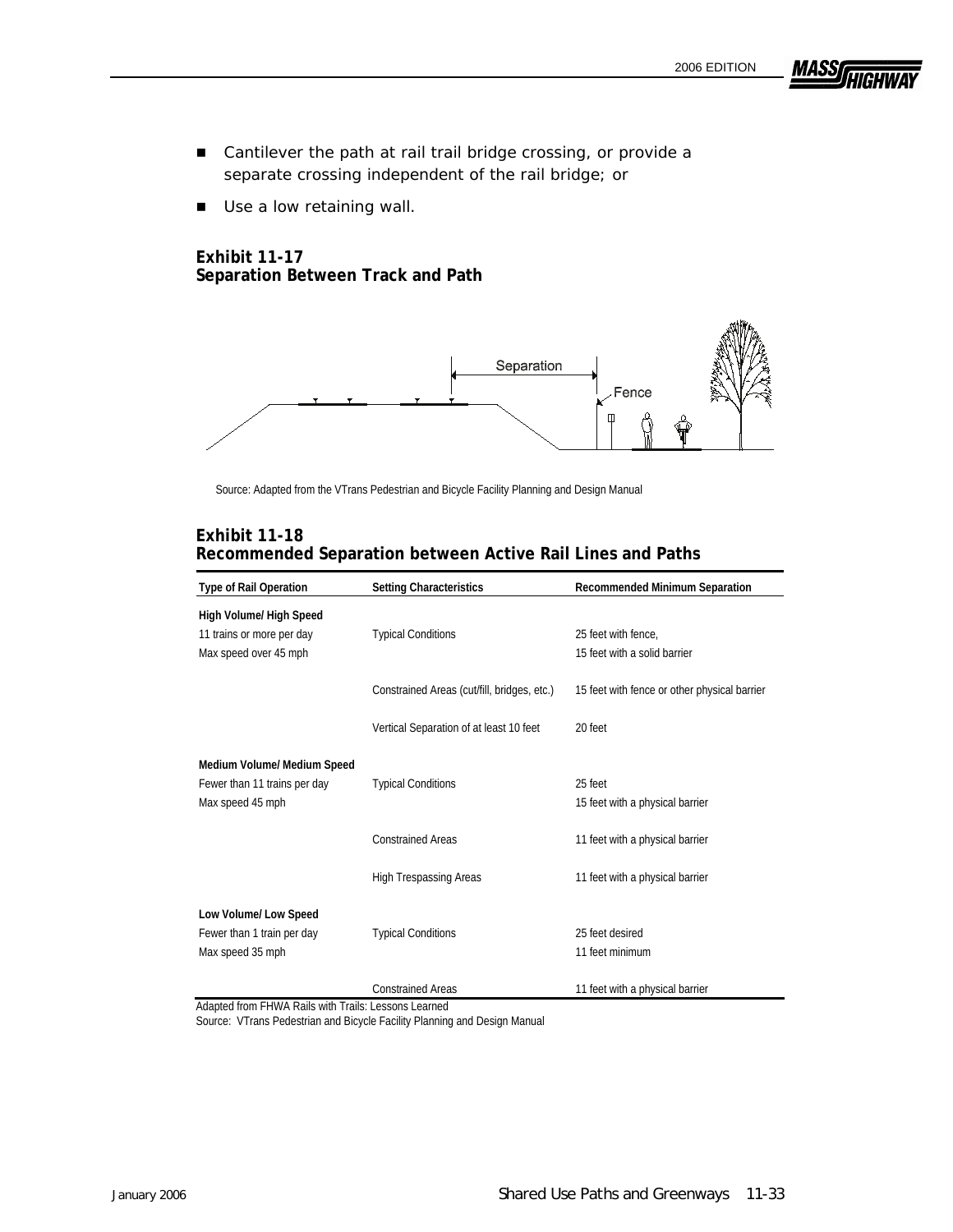**MASS** 





Source: Adapted from the VTrans Pedestrian and Bicycle Facility Planning and Design Manual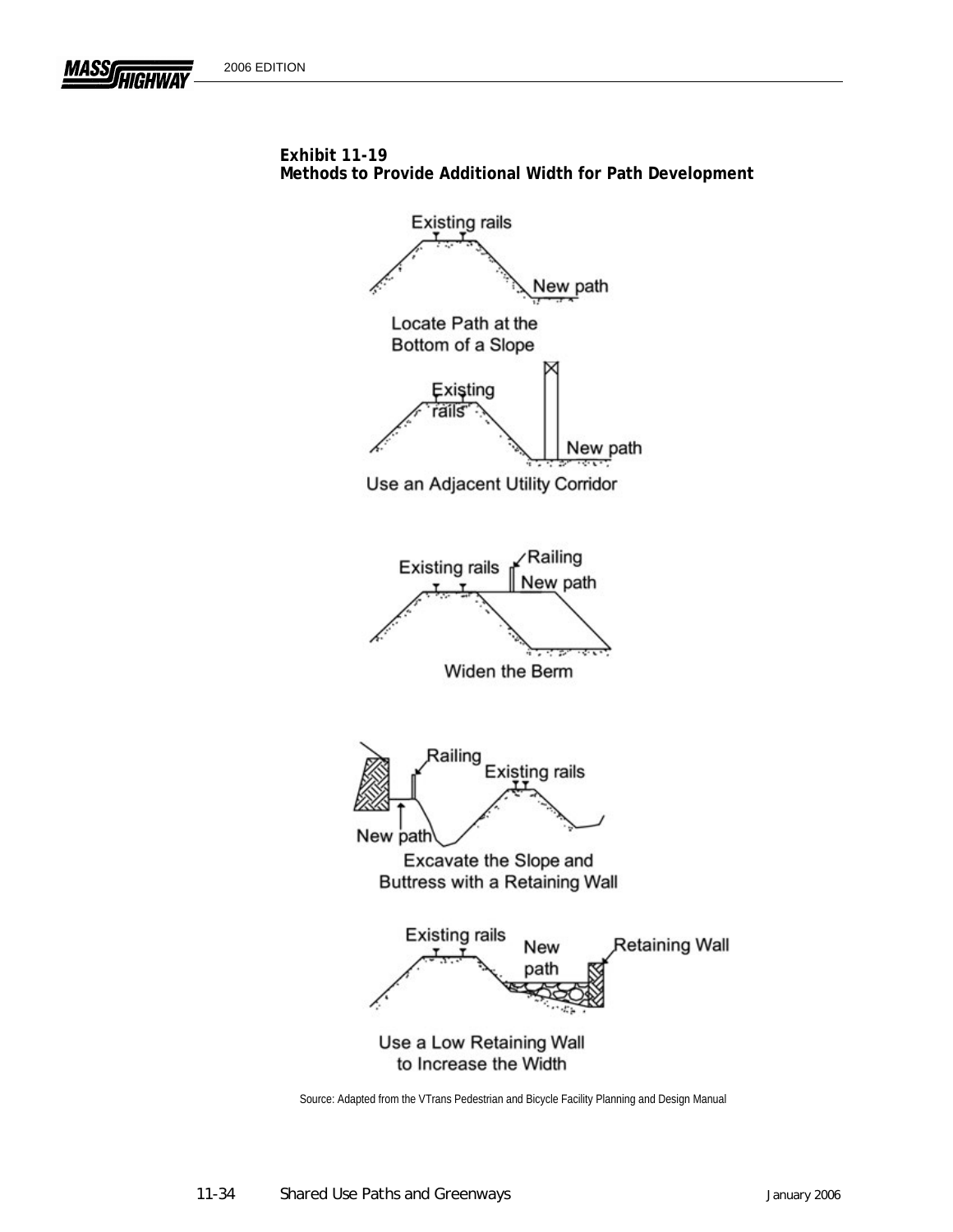# MASSI

## **11.7 Maintenance**

Maintenance is an important consideration for all transportation facilities including on-road bicycle facilities and shared use paths. Good maintenance practices, such as periodic sweeping, surface repairs, tree pruning, mowing, trash removal, litter pick-up, new pavement markings, etc., are important elements of a routine maintenance schedule. In addition, both the Massachusetts Architectural Access Board and the Americans with Disabilities Act require that accessible elements be maintained to meet their minimum standards.

Path maintenance operations are often undertaken by the locality or governing agency and their importance and the associated costs should be considered during the planning stages of the project. The entity who is to take on these responsibilities should be established early in the process. In some instances, nonprofit groups, civic groups, and private organizations (i.e. bike clubs) partner with the locality by assisting in the smaller maintenance tasks. Key maintenance activities are discussed below.

## **11.7.1 Sweeping and Debris Removal**

Sand and gravel accumulation on a path can pose a serious hazard to cyclists and skaters. Paths should be periodically swept to avoid accumulation of debris. The sweeping schedule should be established based on the path conditions and needs. At a minimum, it is recommended that a path be swept six times per year.

## **11.7.2 Pavement Quality and Striping**

Path users are particularly sensitive to pavement irregularities and paths should be regularly maintained to ensure that cracks, potholes and other pavement defects are corrected. Additionally, most paths require periodic restriping to ensure the visibility and effectiveness of pavement markings. Missing and damaged signs should also be replaced.

## **11.7.3 Snow Removal**

Snow removal is required if a path will be used in the winter months. Many paths are used for walking, jogging, and cycling year-round. To accommodate these uses, snow should be placed well beyond the path (or marked shoulder lane) edge to avoid ice formation and other hazards. Fences and barriers should be sufficiently set-back to allow effective snow removal.

In some cases, snow may not be removed to allow use of the path for cross-country skiing. A management decision should be made in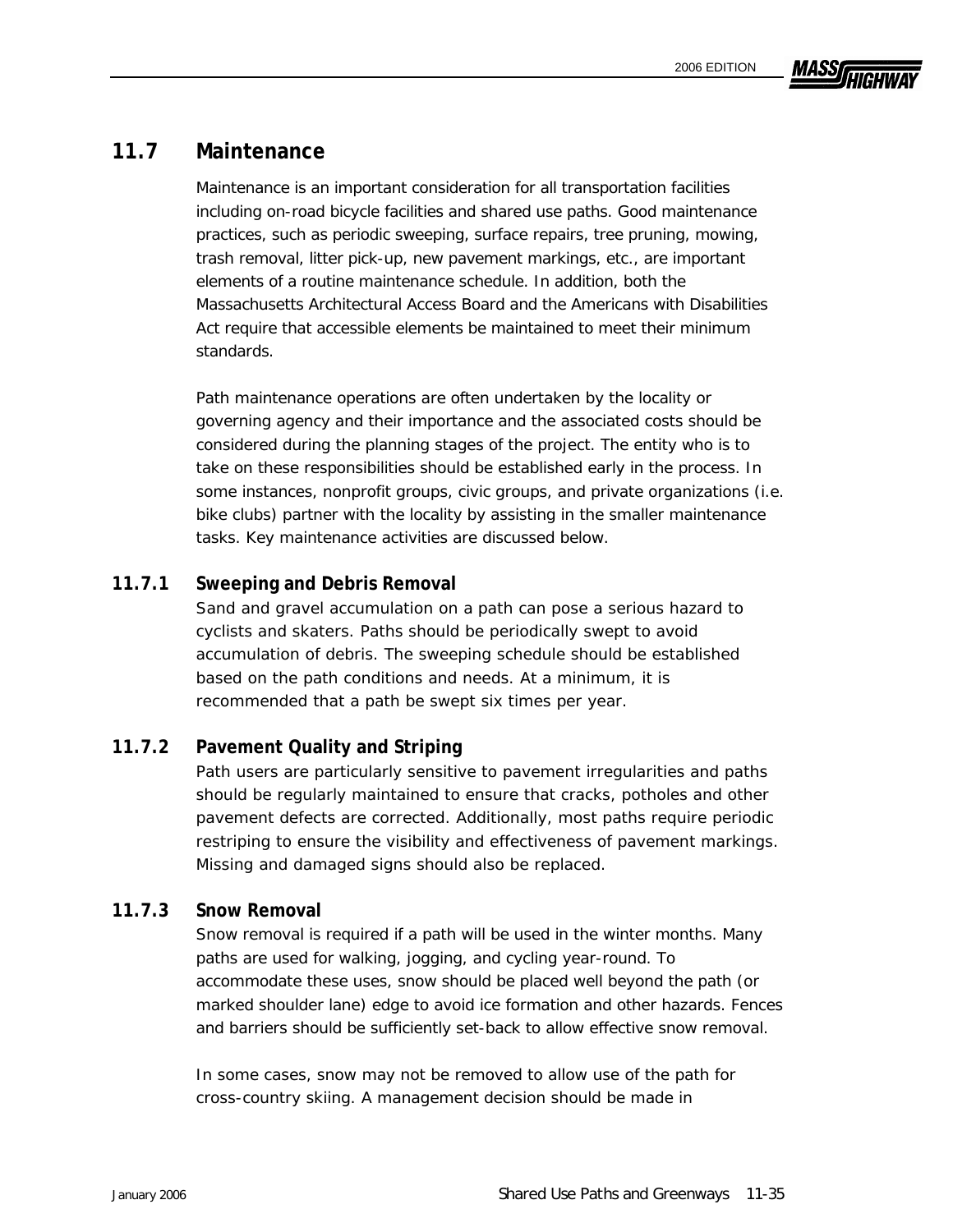consultation with the local entity and user groups to determine the preferred winter time use.

# **11.8 For Further Information**

For further information on the design of paths and trails consult the following publications:

- *A Policy on Geometric Design of Highways and Streets*, AASHTO, 2004.
- *Guide for the Development of Bicycle Facilities*, AASHTO, 1999.
- *Guide for the Planning and Design of Pedestrian Facilities,* AASHTO, 2004.
- *Manual on Uniform Traffic Control Devices*, Federal Highway Administration, 2003.
- *Virginia Bicycle Facility Resource Guide*, Virginia DOT, 2002.
- *Vermont Pedestrian and Bicycle Facility Planning and Design Manual*, Vermont Agency of Transportation, 2002.
- *Pedestrian Facilities Guidebook: Incorporating Pedestrians into Washington's Transportation System*, Washington State Department of Transportation, Puget Sound Regional Council, County Road Administration Board, Washington Association of Cities, 1997.
- *Design Manual*, Washington State Department of Transportation, 2004.
- *Rails with Trails, Lessons Learned*, Federal Highway Administration, 2002.
- *Trail Intersection Guidelines*, prepared for Florida Department of Transportation, University of North Carolina Highway Safety Research Center, 1996.
- Universal *Access to Outdoor Recreation: A Design Guide*, United States Department of Agriculture – US Forest Service (Draft) 2005.
- Accessible Rights of Way: A Design Guide, Architectural and Transportation Barriers Compliance Board, (Draft) 1999.
- ADA Accessibility Guidelines for Buildings and Facilities (ADAAG).